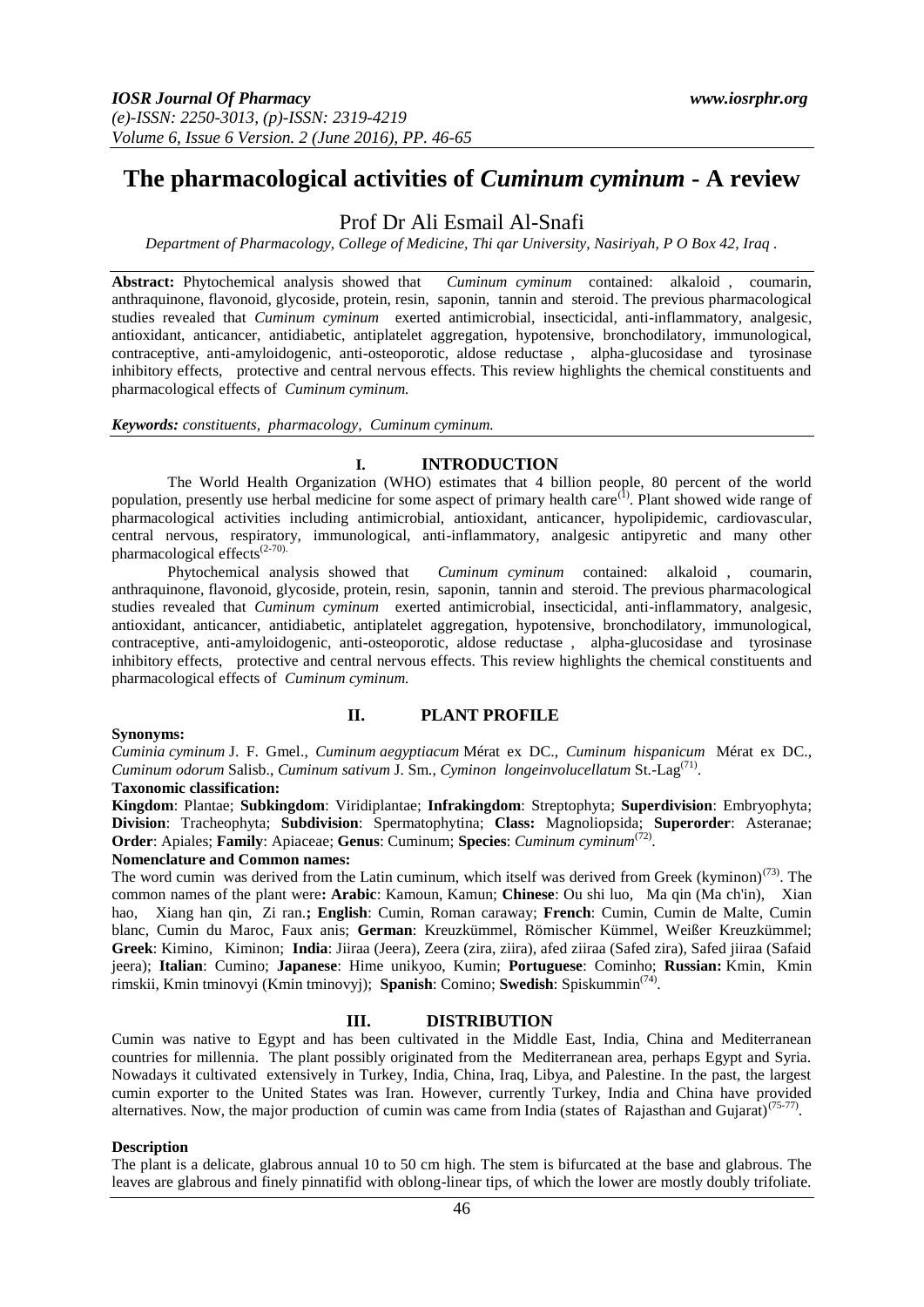The flowers are in umbels radiating in groups of 3 to 5. The petals are white or red, oblong and deeply bordered with a long indented tip. The involucral bracts are long and simple. The style is short and turned outward at the end. The ovary is inferior and 3-Iocular. The fruit is a schizocarp, about 6 mm long and 1.5 mm wide and crowned with awl-shaped calyx tips. The mericarp is almost round in transverse section, with 5 thread-like, bristly main ribs and bristly secondary ribs<sup>(78)</sup>.

## **Traditional uses:**

In traditional medicine, cumin was used to treat hoarseness, jaundice, dyspepsia and diarrhoea. Its seeds were used for stomachic, diuretic, carminative, stimulant, astringent and abortifacient properties<sup>(79-80)</sup>. The oil of cumin was used in perfumery and as a seasoning in curry powders, soups, stews, sausages, cheeses, pickles, meats and chutneys<sup>(81)</sup>. In America, Africa and India the drug is used as an abortive and as an emmenagogue. In Indonesia, it was used in cases of bloody diarrhea and headache (paste is applied to the forehead). It was also taken orally for rheumatic ailments. In India, cumin was used as an abortifacient, for kidney and bladder stones, chronic diarrhea, leprosy and eye disease<sup>(78)</sup>. In Unani system of medicine, the fruits of *Cuminum cyminum* were used as an astringent, carminative, emmenagogue, for the treatment of corneal opacities, ulcers, boils, styes and to relieve cough and inflammation $(75)$ .

## **Parts used:**

The medicinal parts were the Cumin oil extracted from the ripe fruit and the ripe, dried fruit<sup>(78)</sup>.

## **Physicochemical characteristics:**

Moisture content: 8%, PH: 7.3, total ash: 7.5, acid insoluble ash: 18%, alcohol soluble extractive: 6.58% , water soluble extractive: 138% and ether soluble extractive:  $11.44 \pm 0.20$  and  $12.36 \pm 0.23$ % in the wet and dry fruits<sup>(73)</sup>. Crude protein  $18.40 \pm 0.16$  and  $19.88 \pm 0.20$ %, crude fibers  $21.82 \pm 0.13$  and  $23.57 \pm 0.13$ %, total carbohydrate  $55.58$  and  $60.05\%$  in the wet and dry fruits respectively<sup>(82)</sup>. Physical properties of the essential oil of cumin seeds: extraction percentage: 2.3-5.7 %, color: colorless or pale yellow, refractive index (20 ºC): 1.47-1.50, density (20 °C): 0.90-0.94, alcohol solubility (80% v/v): 1:1.3-1:2, aldehyde percentage (on the basis of cuminaldehyde): 35-63%, acidity (on the basis of cuminic acid): 0.36-1.8, alcohol percentage (on the basis of cuminol): 3.5, carbonyl index: 9.32 and steric index:  $19.24^{(83)}$ .

## **Chemical constituents:**

Phytochemical analysis showed that *Cuminum cyminum* contained: alkaloid , anthraquinone, coumarin, flavonoid, glycoside, protein, resin, saponin, tannin and steroid $^{(73)}$ .

Nutrient contents of cumin (in 2 g of seeds) were included: calories 7.50, calories from fat 4.00, calories from saturated fat 0.28, protein (g) 0.36, carbohydrates (g) 0.88, dietary fibre (g) 0.22, total fat (g) 0.44, saturated fat  $(g)$  0.04, monounsaturated fat  $(g)$  0.28, polyunsaturated fat  $(g)$  0.06, water  $(g)$  0.16, Ash  $(g)$  0.16, vitamin A (IU) 25.40, vitamin A (RE) 2.54, α-carotenoid (RE) 2.54, beta carotene (μg) 15.24, thiamin – B1(mg) 0.02, niacin – B3(mg) 0.10, niacin equiv 0.10, vitamin C 0.16, vitamin E alpha equiv 0.02, vitamin E (IU) 0.04, vitamin E (mg) 0.02, folate(μg) 0.20, vitamin K (μg) 0.11, calcium(mg) 18.62, copper(mg) 0.02, iron(mg) 1.32, magnesium (mg) 7.32, manganese (mg) 0.06, phosphorus (mg) 9.98, potassium (mg) 35.76, selenium(μg) 0.10, sodium (mg) 3.36, zinc (mg) 0.10, palmitic acid (g) 0.02, oleic (g) 0.28, linoleic acid (g) 0.06 and omega 6 fatty acids (g)  $0.06^{(79)}$ .

Organic acids (aspartic, citric, malic, tartaric, propionic, ascorbic, oxalic, maleic and fumaric acids) were isolated from seeds of *Cuminum cyminum*<sup>(84)</sup>.

Cumin fruits contained 2.5 to  $4.5\%$  volatile oil and 10% fixed oil<sup>(75)</sup>. It appeared that the constituents of *Cuminum cyminum* essential oil were differ according to the area from which the *Cuminum cyminum* samples were taken. The major compounds in the Turkish cumin (*Cuminum cyminum*) seed oil were cuminaldehyde (19.25-27.02%), p-mentha-1,3-dien-7-al (4.29-12.26%), p-mentha-1,4-dien-7-al (24.48-44.91%), γ-terpinene  $(7.06-14.10%)$ , p-cymene  $(4.61-12.01%)$  and β-pinene  $(2.98-8.90%)^{(85)}$ .

Cuminaldehyde, γ-terpinene, o-cymene, limonene and β-pinene were determined to be the major constituents of Syrian *Cuminum cyminum*<sup>(86)</sup>.

The major compounds in cumin essential oil of Egyptian cultivars were cumin aldehyde (35.25%), tetradecene (12.25%), γ-terpenene (12%), β-ocimene (9.72%), p-mentha-2-en-ol (9%), α-terpinyl acetate (5.32%), αterpinolene (3%), lmonine (0.5%), myrcene (0.2%), β-pinene (0.9%) and α-pinene (0.19%)<sup>(82)</sup>.

Tunisian variety of *Cuminum cyminum* contained cuminlaldehyde (39.48%), gamma-terpinene (15.21%), Ocymene (11.82%), beta-pinene (11.13%), 2-caren-10-al (7.93%), trans-carveol (4.49%) and myrtenal (3.5%) as major components<sup>(87)</sup>.

Analysis of the fruit oil of *Cuminum cyminum* from Delhi showed that the major constituents were transdihydrocarvone (31.11%), γ-terpinene (23.22%), p-cymene (15.8%), α- phellandrene (12.01%) and pmenth-2-en-7-ol (3.48%) and cuminlaldehyde constituted only 0.58%<sup>(88)</sup>.

Analysis of cumin oil samples from four different German regions showed that the major compounds in all samples were monoterpenes beta -pinene, p-cymene, gamma -terpinene, the terpenoid aldehydes, cuminic aldehyde and the isomeric menthadien carboxaldehydes<sup>(89)</sup>.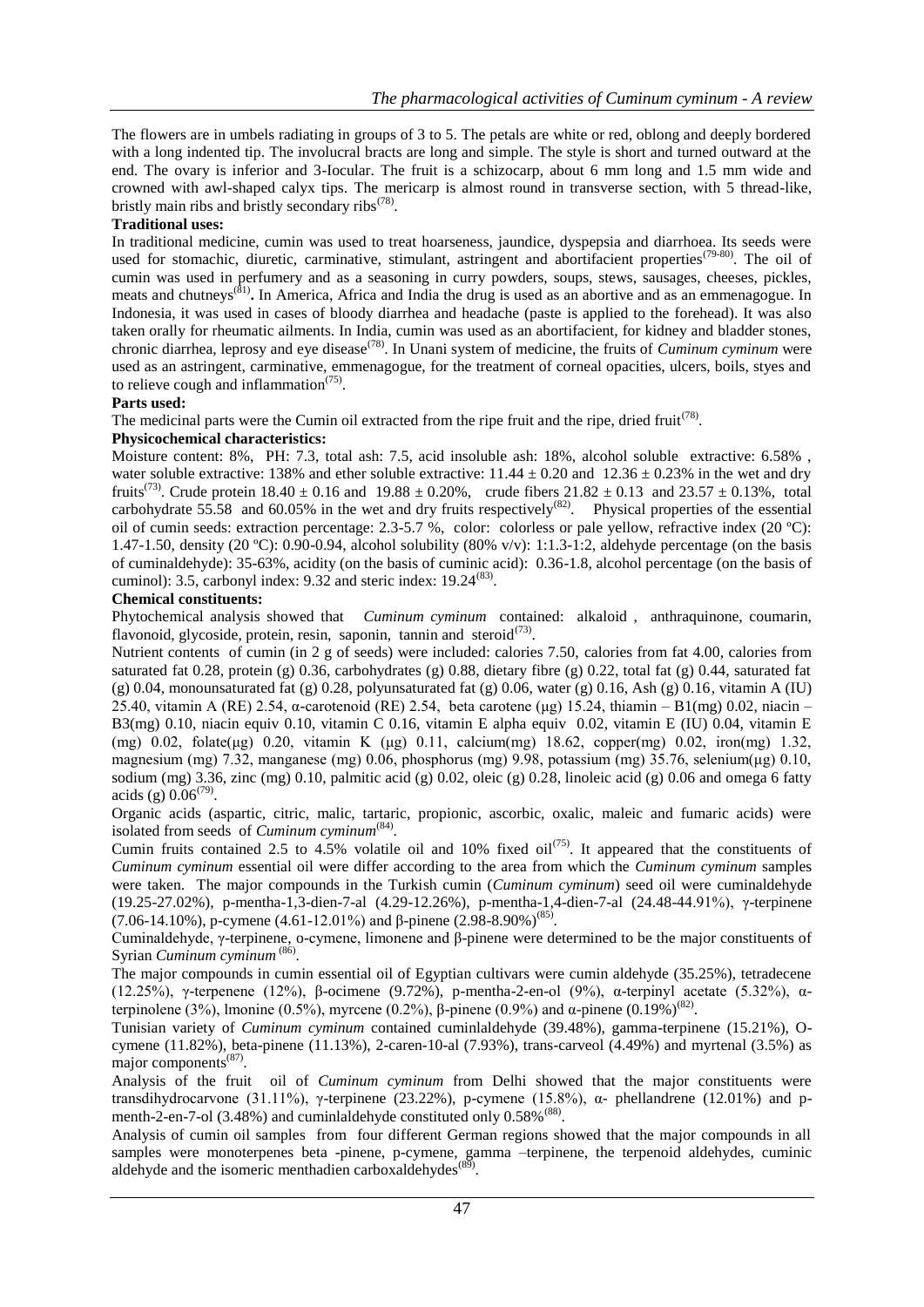However, Li and Jiang found that Chinese cumen seed oil contained cuminal (36.31%), cuminic alcohol (16.92%), γ-terpinene (11.14%), safranal (10.87%), p-cymene (9.85%) and β-pinene (7.75%) as major components<sup>(90)</sup>.

Thymol (40.65%), γ-terpinene (24.51%), b-pinene (5.38%), a-pinene (3.47%), camphene (2.31%), terpinene- 4 – ol (2.00%), cuminaldehyde (1.79%), a-thujene (1.45%), a-terpinolene (1.17%), myrcene (1.07%), limonene (1.04%), α-phyllanderene (0.94%), acetoxylinalool (0.57%) and sabinene (0.37%) represented the major components isolated from cumin essential oils from Kurdistan mountain of Iran<sup>(91)</sup>.

Romeilah *et al*., isolated 20 compounds from the *Cuminum cyminum* (seeds) oil including: α-pinene 2.14, sabinene 1.01, β-pinene 4.89, β-myrcene 1.45, α-terpinene 0.84, p-cymene 1.77, limonene 0.24, γ-terpinene 1.07, α-terpinolene 0.08, Camphor 0.12, Terpinen-4-ol 0.04, α-terpineol 2.47, geraniol 0.07, geranyl acetate 4.11, β-caryophyllene 3.44, α-phellandrene 1.09, cuminaldehyde 60.01, thymol 2.04, β-farnesene 3.01 and caryophyllene oxide  $6.12^{(92)}$ .

However, Gachkar *et al.,* isolated 32 compounds from *Cuminum cyminum* oil including: isobutyl isobutyrate 0.8, *a*-thujene 0.3, *a*-pinene 29.1, sabinene 0.6 , myrcene 0.2 *, d*-3-carene 0.2, *p*-cymene 0.3, limonene 21.5, 1,8 cineole 17.9, (*E*)-ocimene 0.1, *g* -terpinene 0.6, terpinolene 0.3, linalool 10.4, *a*-campholenal 0.03, *trans*pinocarveole 0.07 , *d*-terpineole 0.09, terpinene-4-ol 0.5, *a*-terpineole 3.17, *trans*-carveole 0.4, *cis*-carveole 0.07, geraniol 1.1, linalyl acetate 4.8, methyl geranate 0.2, *a*-terpinyl acetate 1.3, neryl acetate 0.09, methyl eugenol 1.6, *b*-caryophyllene 0.2, *a*-humulene 0.2, spathulenol 0.07, caryophylleneb epoxide 0.1, humulene epoxide II  $0.08$  and acetocyclohexane dione-2  $0.4<sup>(93)</sup>$ .

49 components were identified in the essential oil constituents of the *Cuminum cyminum* fruit grown in Delhi, which represented 99.78% of total detected constituents. The essential oil was characterized by the presence of monoterpene (79.61%), sesquiterpene (2.66%), aromatic (16.55%) and aliphatic compounds (0.66%). Among thirty four monoterpenes detected, there were fourteen hydrocarbons (41.28%), twelve alcohols (5.76%), six keto compounds (31.92%), one aldehyde (0.54%) and two esters (0.11% ). The predominant monoterpene hydrocarbon was γ-terpinene (23.22%) followed by α-phellandrene (12.01%), α-pinene (1.78%) and α-terpinene (1.24%). Among twelve monoterpenic alcohols, p-menth-2-en-7-ol (3.48%) was the major alcoholic constituent and trans-dihydrocarvone (31.11%) was the prominent monoterpenic ketone in the essential oil. The sesquiterpenes identified in the oil were teresantalol (2.62%) and karvaknol (0.04%). The aromatic compounds detected were p-cymene (15.87%), 8a-methyl octahydro-2(1H)- naphthalenone, 2-isopropyl-5-methyl phenol, pcymen-7-ol, o-cymen-5-ol, p-cymen-3-ol, 6-allyl-4,5-dimethoxy-1,3-benzodioxole and 2,a,8,8-tetramethyl decahydrocyclopropanal [d] naphthalene. The aliphatic compounds included 1-(1, 2, 3-trimethyl-2- cyclopenten-1-yl) ethanone, 3-isopropyl phenol, 2-methyl-4-isopropyliden-cyclopentan-1-al, 1-methyl-4-iso propyl-3 cyclohexen-1-ol, 2-isopropenyl-5-methyl-hex-4-enal, 4-isopropyl cyclohex-1,3-dien-1-yl) methanol, 4 isopropyl-1-cyclohexen-1-carbaldehyde, hexadecylene oxide and (3,4-dimethyl-2-oxo-cyclopenten-1-yl) acetic  $\arcdots$   $\arccos$   $\arccos$   $\arccos$   $\arccos$   $\arccos$   $\arccos$   $\arccos$   $\arccos$   $\arccos$   $\arccos$   $\arccos$   $\arccos$   $\arccos$   $\arccos$   $\arccos$   $\arccos$   $\arccos$   $\arccos$   $\arccos$   $\arccos$   $\arccos$   $\arccos$   $\arccos$   $\arccos$   $\arccos$   $\arccos$   $\arccos$   $\arccos$   $\arccos$   $\arccos$   $\arcc$ 

Analysis of the methanolic extract of the fruits of *Cuminum cyminum* led to the isolation of five terpenic and steroidal constituents, they were characterized as 1,4,5,8-tetrahydroxynaphthyl geranilan-10′-al 1′-oate, lanost-5,20 (22)-dien-3α-olyl *n*docosanoate, labdan-6α,16,20-triol-16-(10ʹ,11ʹ- dihydroxy anthraquinone-2ʹ-oate), stigmast-5-en- 3β-O-D-arabinopyranosyl-2ʹ-benzoate and lanost-5,24-dien-3β-ol 3β-O-D- arabinopyronosyl-2ʹ $n$ octadec- 9", 12"-dienoate<sup>(94)</sup>.

The characteristic odour of cumin was attributed to the presence of sminaldehyde, 1, 3-p-menthadien-7al, 1-4-pmenthadien-7-al. 14 free amino acids were also isolated from the seeds. While, flavonoid glycosides isolated from the plant were included apigenin-7-glucoside, luteolin-7-glucoside, luteolin-7-glcuronosyl glucoside, luteolin and apigenin $^{(95)}$ .

Total polypheols in cumin were  $4.98 \pm 0.31$ . (mg GAE/g DW)<sup>(96)</sup>. Phenols (salicylic acid, gallic acid, cinnamic acid, hydroquinone, resorcinol, P-hydroxybenzoic acid, rutin, coumarine, quercetin) were isolated from seeds of *Cuminum cyminum*(84) .

However, *Cuminum cyminum* roots, stems and leaves, and flowers were investigated for their total phenolics, flavonoids, and tannins contents. In all *Cuminum cyminum* organs, total phenolics content ranged from 11.8 to 19.2 mg of gallic acid equivalents per gram of dry weight (mg of GAE/g of DW). Among the polyphenols studied, 13 were identified in roots, 17 in stem and leaves, and 15 in flowers. The major phenolic compound in the roots was quercetin (26%), whereas in the stems and leaves, p-coumaric, rosmarinic, trans-2 dihydrocinnamic acids and resorcinol were predominant. In the flowers, vanillic acid was the main compound  $(51\%)^{(97)}$ .

A total of 19 phenolic compounds were successfully identified during the ripening of cumin seeds. Rosmarinic acid was the major phenolic acid for the unripe seeds, while, half ripe and full ripe seeds were dominated by pcoumaric acid<sup>(98)</sup>.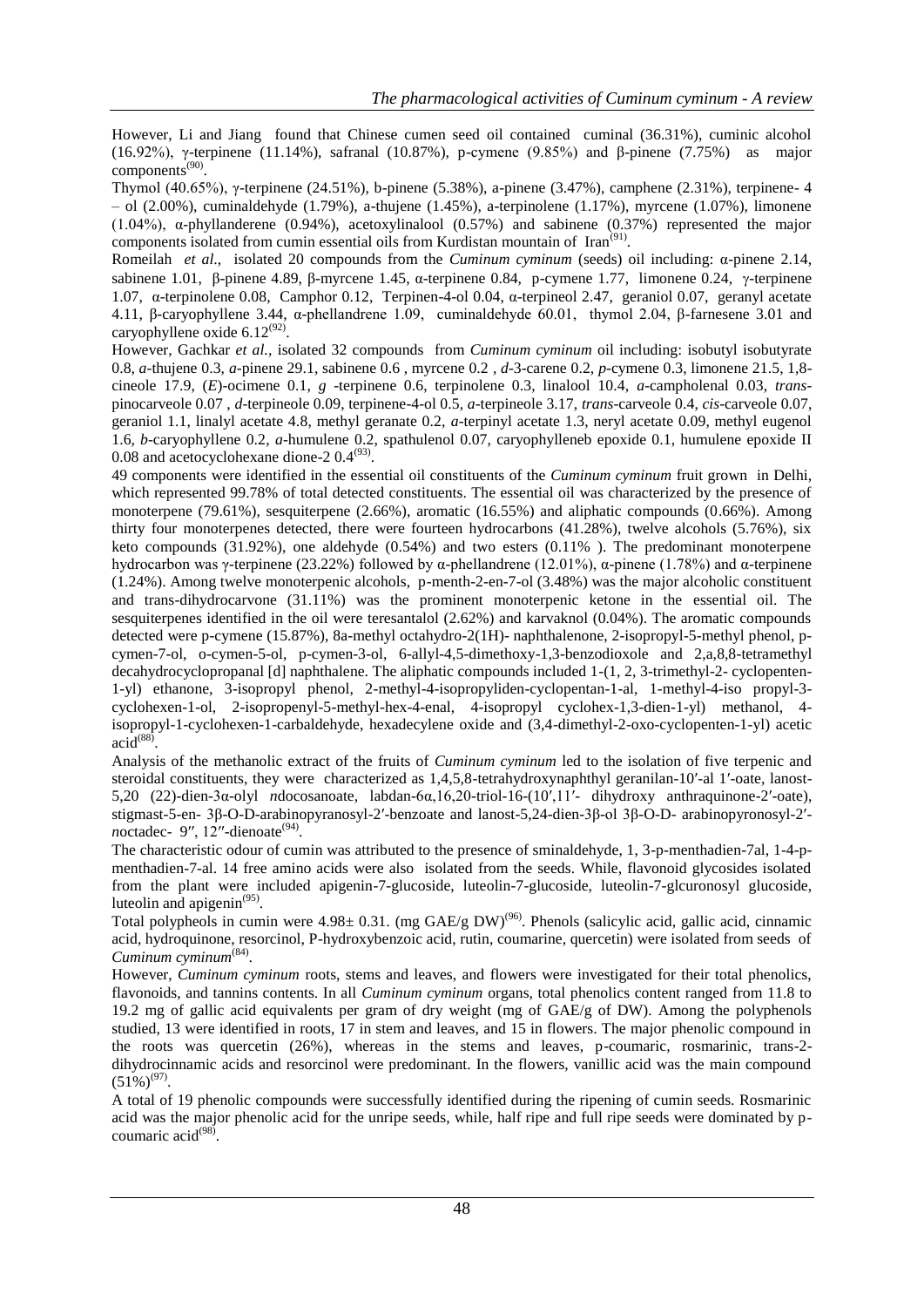## **IV. PHARMACOLOGICAL EFFECTS**

## **Antimicrobial effect:**

Ethanol extracts of seed of *Cyminum cuminum* were tested for antimicrobial activity *in vitro* by the microdilution method. Ethanol extract of seed exhibited antimicrobial activity against biofilm *Escherichia*   $\text{coli}^{(99)}$ .

All essential oils, and cuminic aldehyde, were tested, using agar diffusion and serial dilution methods, against different Gram-positive and Gram-negative bacteria isolated from different sources of food (pork fillet, minced meat and sausages) and clinical isolates, as well as three different *Candida albicans* isolates. All cumin oils and cuminic aldehyde exhibited a considerable inhibitory effect against all the tested organisms, except Pseudomonas spp<sup>(89)</sup>.

The volatile oil of *Cuminum cyminum* was active against *Staphylococcus epidermidis, S. aureus, S. haemolyticus, Propionibacterium acnes, Corynebacterium diphtheriae, Erysipelothrix rhusiopathiae, Bacillus cereus, Clostridium tetani, C. difficile, Escherichia coli, Salmonella typhi, Klebsiella pneumoniae, Vibrio cholerae, Aeromonas hpydrophila, Mycobacterium tuberculosis* and *Neisseria gonorrhoeae*, *Asperigillus niger, Saccharomyces cerevisae* and *Colletrotrichum gloeosporioides*. The antimicrobial activity induced by methanolic, hydroalcoholic and aqueous extracts was less that that produced by volatile oils<sup>(88)</sup>.

The essential oil of Bulgarian *Cuminum cyminum* was active against *Aspergillus niger, Bacillus subtilis, Staphylococcus epidermidis*, *Saccharomyces cerevisiae* and *Candida albicans*(100) .

The inhibitory effect of steam distilled essential oil of cumin fruits was tested against 3 Gram-negative bacteria (*Pseudomonas fluorescens*, *Escherichia coli*, and *Serratia marcescens*), 4 Gram-positive bacteria (*Staphylococcus aureus*, *Micrococcus* spp., *Sarcina* spp., and *Bacillus subtilis*), an acid fast bacterium (*Mycobacterium phlei*), and one yeast (*Saccharomyces cerevisiae*). The results showed that cumin oils possessed strong antimicrobial activity<sup>(101)</sup>.

The essential oils from seeds of *Cuminum cyminum*, exerted antifungal activity against *Aspergillus flavus*<sup>(102)</sup>.

The cumin essential oil showed activity against *E. coli*, *Pseudomonas aeruginosa* and *Salmonella sp.* and their inhibitory zones were 18, 10 and 23 mm, respectively<sup>(103)</sup>.

The antimicrobial activity of the essential oil of cumin (*Cuminum cyminum*) seeds was studied against different strains of microorganisms. Antimicrobial testing showed high activity of the essential *Cuminum cyminum* oil against *Candida albicans*, *Aspergillus niger*, the Gram positive bacteria *Bacillus subtilis* and *Staphylococcus*  epidermidis as well as the yeast (*Saccharomyces cerevisiae*)<sup>(104)</sup>.

*Cuminum cyminum* essential oil exhibited strong antimicrobial activity against *E. coli*, *S. aureus* and *L.* 

*monocytogenes*. Complete death time on exposure to *Cuminum cyminum* oil was 20, 180 and 90 min for *E. coli*, S. aureus and *L. monocytogenes*, respectively<sup>(105)</sup>.

*Cuminum cyminum* essential oils possessed antifungal activity against *Botrytis cinerea*, *Rhizopus stolonifer* and *Aspergillus niger*. The incorporation of 750 μl/1 from *Cuminum cyminum* oils to PDA medium was completely inhibited the growth of *B. cinerea, R. stolonifer* and *A. niger*<sup>(106)</sup>.

The fungicidal activities of p-isopropyl benzaldehyde and p-isopropyl benzoic acid extracted from *Cuminum cyminum* were studied against *Alternaria solani*, *Verticillium dahliae*, *Rhizoctonia cerealis*, *Alternaria alternata*, *Gaeumannomyces graminis*, *Sclerotinia sclerotiorum*, *Phytophthora capsici*, *Thanatephorus cucumeris*, *Blumeria graminis* [*Erysiphe graminis*] and *Botrytis cinerea*. The bioassay results showed that both compounds had fungicidal activities *in vivo* and *in vitro*. P-isopropyl benzaldehyde and p-isopropyl benzoic acid had better inhibitory effects against *Sclerotinia sclerotiorum*, and their EC<sub>50</sub> were 2.1 and 7.3 mg/l respectively. In a concentration of 1000 mg/l, the protective effects of p-isopropyl benzaldehyde and p-isopropyl benzoic acid treatments were higher than 50% against *Blumeria graminis*. At the same concentration, the control effect of pisopropyl benzoic acid treatment was 57.52% against *Sclerotinia sclerotiorum*, which was comparable to sumilex treatment $(107)$ .

The effectiveness of the essentials oils from cumin (*Cuminum cyminum*) was studied on the growth of some bacteria commonly used in the food industry, *Lactobacillus curvatus*, *Lactobacillus sakei*, *Staphylococcus carnosus* and *Staphylococcus xylosus* or related to food spoilage *Enterobacter gergoviae*, *Enterobacter amnigenus*. The agar disc diffusion method was used to determine the antibacterial activities of the oils. Cuminum cyminum essential oils showed an inhibitory effect against all the tested bacteria<sup>(108)</sup>.

The antifungal activities of the essential oils obtained from *Hyssopus officinalis*, *Cuminum cyminum*, *Thymus vulgaris* and cones of *Cupressus arizonica* were evaluated against *Aspergillus flavus*. Different concentrations of the essential oils on conidial germination and germ tube elongation were determined *in vitro*. Essential oils were applied in 5 levels (0, 0.125, 0.25, 0.375 and 0.5%). The results showed that the essential oil of *Cuminum*   $c$ *yminum* was more effective in comparison with others<sup> $(109)$ </sup>.

The storage life of the strawberry fruits was increased by the use of Cumin (*Cuminum cyminum*) essential oils significantly, because they inhibited the fungi (*Botrytis cinerea*)<sup>(110)</sup>.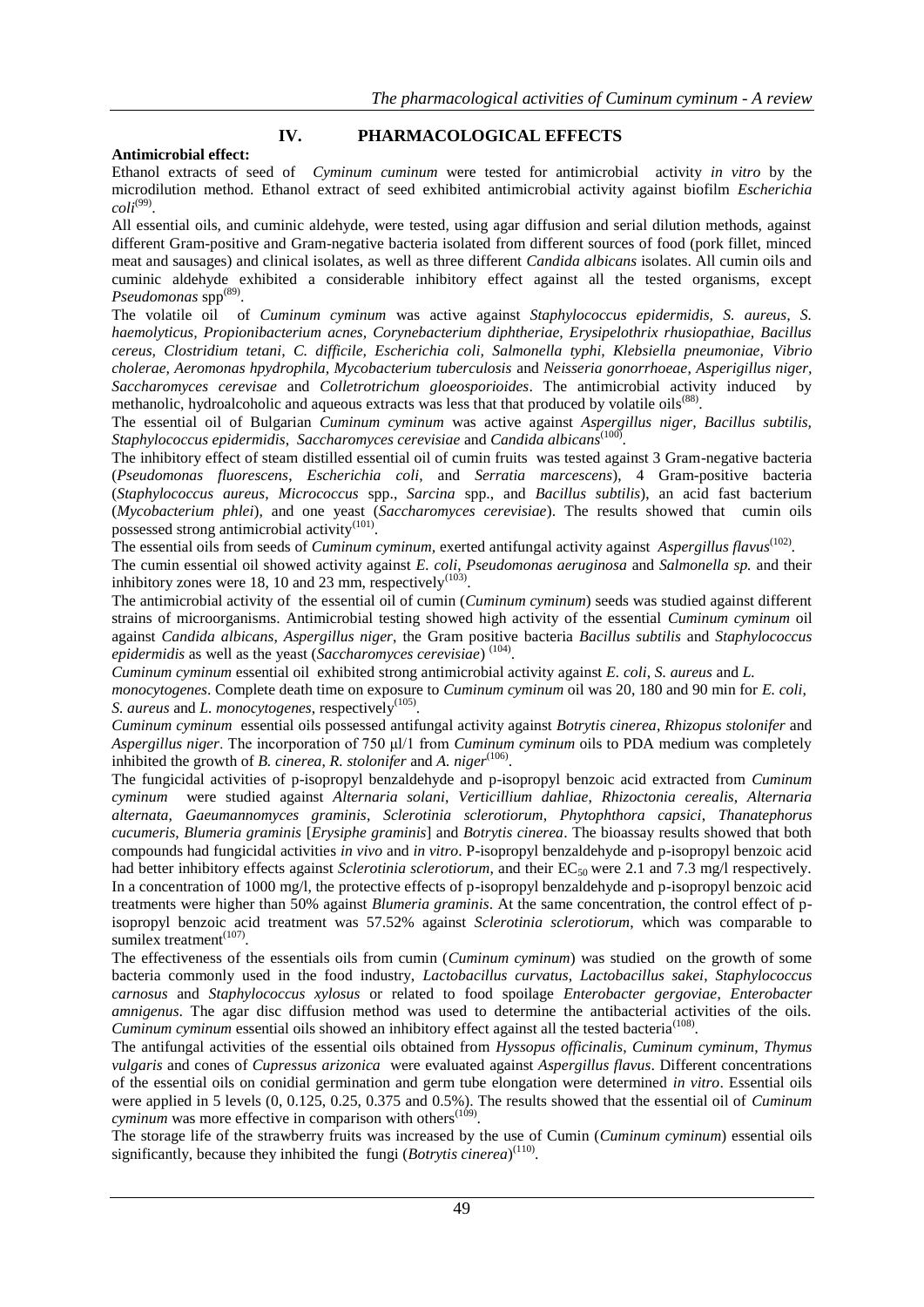*Cuminum cyminum* oil exhibited higher antibacterial and antifungal activities with a high effectiveness against *Vibrio spp*. strains with a diameter of inhibition zones ranging from 11 to 23 mm, and MIC and MBC values ranging from  $(0.078-0.31 \text{ mg/ml})$  to  $(0.31-1.25 \text{ mg/ml})$  respectively<sup>(87)</sup>.

A great inhibition of *Cuminum cyminum* essential oil was recorded on *Pseudomonas syringae* pv. Syringae $^{(111)}$ .

The ranges of minimum inhibitory concentration of *Cuminum cyminum* oils against several food-borne pathogens (*Staphylococcus aureus*, *Bacillus cereus*, *Escherichia coli* O157:H7, *Salmonella enteritidis* and *Listeria monocytogenes*) were 0.37-3.0 mg/ml. Moreover, the combination of *B. persicum* and *Cuminum*  cyminum essential oils confirmed synergistic and additive activities against the pathogens<sup>(112)</sup>.

The antifungal activity of the volatile parts (at doses from 5 to 20 microl) of the essential oil of fruits of *Cuminum cyminum* was tested on dermatophytes and phytopathogens, fungi, yeasts and some new *Aspergilli*. Antifungal testing showed that *Cuminum cyminum* was active on all fungi but in particular on the dermatophytes, where *Trichophyton rubrum* was the most inhibited fungus at the lowest dose of 5 µl. Phytopathogens were less sensitive to the treatment <sup>(113)</sup>.

The chemical composition of essential oils from cumin (*Cuminum cyminum*), laurel (*Laurus nobilis*), oregano (*Oreganum onites*), rosemary (*Rosmarinus officinalis*), anise (*Pimpinella anisum*) and clove (*Syzygium aromaticum*) was determined and their antibacterial activities were tested aginst *Salmonella typhimurium* CCM 5445, *Staphylococcus aureus* (MRSA) RSKK 95047, *Staphylococcus aureus* ATCC 6538P, *Escherichia coli*  ATCC 29998 and *Escherichia coli* O157:H7 RSKK 232 by two different methods (disc diffusion and agar dilution). The results showed that oregano essential oil showed the highest inhibition (0.0625-0.125 mg/ml) effect followed by cumin (0.0625-2.0 mg/ml) and clove (0.25-1.0 mg/ml)<sup> $(114)$ </sup>.

Antibacterial activity of seed extracts of cumin (*Cuminum cyminum*) was investigated against 10 Gram positive and Gram negative bacteria. Disc diffusion method was used to test the antibacterial activity. Minimum inhibitory concentration (MIC) and minimum bactericidal concentration (MBC) were determined by using standard procedures. The highest inhibition zone of  $16.67\pm0.47$  mm was found at 250 mg/ml against *Escherichia coli.* On the other hand, the inhibition zones 15.00±0.82 mm for ethanol, 15.33±0.47 for methanol, and 15.67±0.82 for acetone were recorded against *Bacillus subtilis, Sarcina lutea* and *Klebsiella pneumonia,*  respectively. MIC value (20 to 50 mg/ml) and MBC value (40 to 60 mg/ml) were recorded against the studied bacteria $(115)$ .

Antibacterial activity of *Cuminum cyminum* essential oil was observed against Gram-positive and Gramnegative bacterial species. The activity was particularly high against the genera *Clavibacter*, *Curtobacterium*, *Rhodococcus*, *Erwinia*, *Xanthomonas*, *Ralstonia*, and *Agrobacterium*, which were responsible for plant or cultivated mushroom diseases worldwide. In general, a lower activity was observed against bacteria belonging to the genus *Pseudomonas*<sup>(116)</sup>.

Antimicrobial activities and biofilm-formation preventive properties of *Cuminum cyminum* essential oils and chlorhexidine were assessed against *Streptococcus mutans* and *Streptococcus pyogenes*. The minimal bactericidal concentrations (MBC) of the oils and chlorhexidine and microbial decimal reduction time (D value) were determined. *Cuminum cyminum* induced mild antibacterial and *in vivo* biofilm preventive effects (less than chlorhexidine). *In vivo* experiments conducted on male and female volunteers who brushed with essential oil blended toothpastes indicated that lower concentrations of the oils were significantly higher (p<0.001) and effective during the course of the study as compared to chlorhexidine $(117)$ .

The effect of different concentrations of *Cuminum cyminum* essential oil (0, 15, 30 and 45 µl/100 ml) and nisin (0, 0.5 and 1.5 µg/ml) combination at different temperatures (10, 25 and 35°C) was studied on growth of *Salmonella typhimurium* and *Staphylococcus aureus* in the brain-heart infusion (BHI) broth model. The concentrations of 0 µl/100 ml for essential oil and 0 µg/ml for nisin imply the negative control. The growth of *S. typhimurium* was significantly decreased by the concentration of essential oil  $\geq 30 \mu$ l/100 ml in combination with nisin  $\geq 0.5$  µg/ml at temperature = 10°C (p<0.05). Also, in combination of the essential oil  $\geq 15$  µl/100 ml and nisin  $\geq 0.5$  µg/ml at temperature  $\leq 25^{\circ}\text{C}$ , the growth of S. aureus was significantly reduced (p<0.05). The results indicated that the combination of essential oil and nisin inhibited the growth of *S. typhimurium* and *S. aureus* bacteria and there was the possibility of using them as substitutes for chemical food preservatives<sup>(118)</sup>.

The antimicrobial activity of cumin oil against many pathogenic bacteria, showed that *E. coli*, *S. aureus,* and *S. faecalis* were sensitive to various oil dilutions<sup>(119)</sup>.

The antmicrobial activity of *Cuminum cyminum* essential oil was evaluated against: *Micrococcus luteus* LA 2971, *Bacillus megaterium* NRS, *Bacillus brevis* FMC 3, *Enterococcus faecalis* ATCC 15753, *Pseudomonas pyocyaneus* DC 127, *Mycobacterium smegmatis* CCM 2067, *Escherichia coli* DM, *Aeromonas hydrophila* ATCC 7966, *Yersinia enterocolitica* AU 19, *Staphylococcus aureus* Cowan 1, *Streptococcus faecalis* DC 74 bacteria, and *Saccharomyces cerevisiae* WET 136, *Kluvyeromyces fragilis* DC 98 fungi). *Cuminum cyminum* essential oil (2 µl) exerted antibacterial effect against all the tested microorganisms with MIC ranged from 10- 60mm. While the inhibition zone was higher in the bacteria *E. faecalis*, it was lowest in *E. coli* and *P.*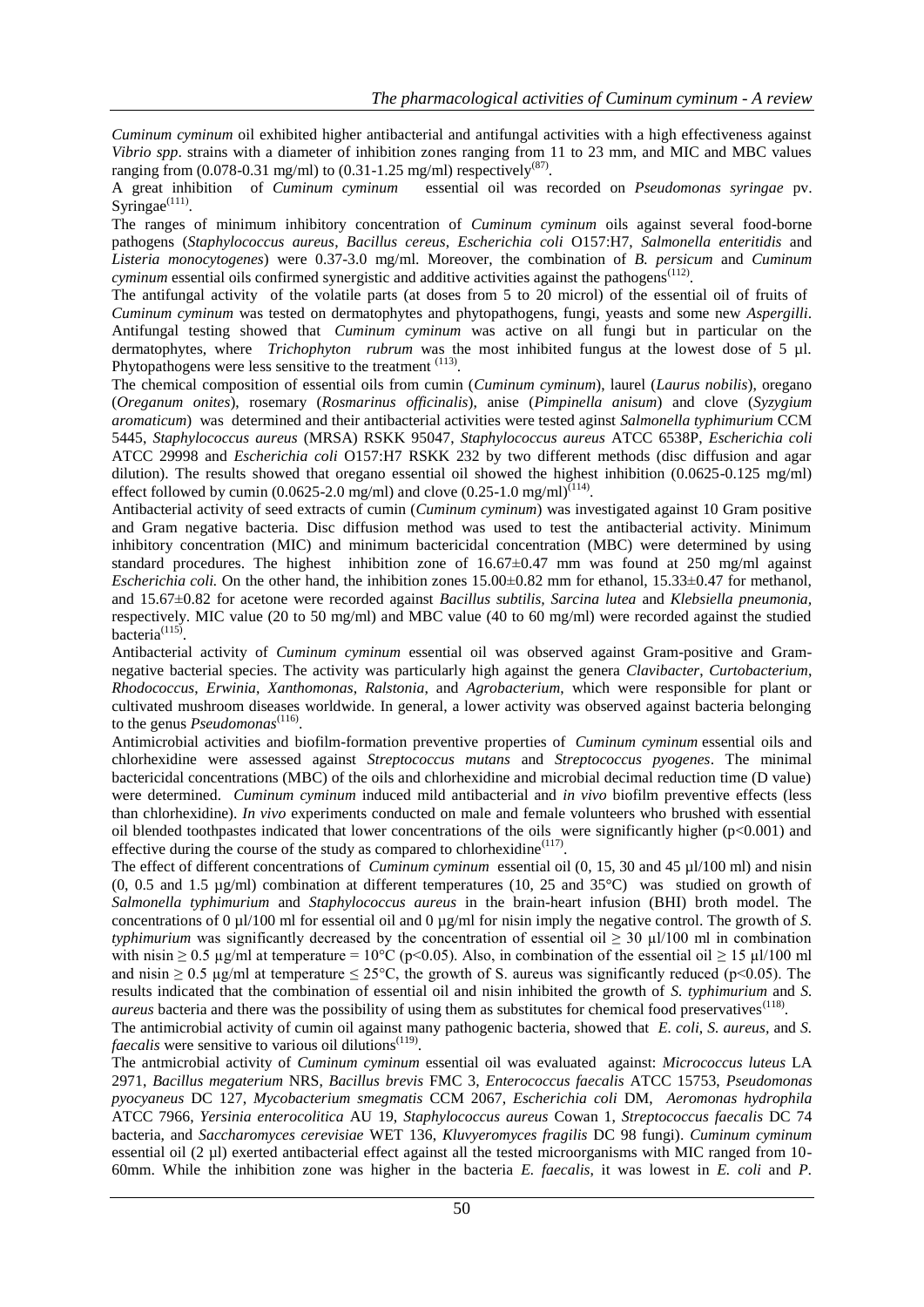*pyocyaneus*. Among the fungi, the inhibition zone against *K. fragilis* was higher than *S. cerevisiae*. In combined application of *Cuminum cyminum* essential oil (2 µl) and gentamicin antibiotics discs, a synergistic effect in *P. pyocyaneus* and *A. hydrophila*, an antagonistic effect in other bacteria were noted <sup>(120)</sup>.

The antimicrobial effects of garlic, bay, black pepper, origanum, orange, thyme, tea tree, mint, clove, and cumin essential oils were studied against *Listeria monocytogenes* AUFE 39237, *Escherichia coli* ATCC 25922, *Salmonella enteritidis* ATCC 13076, *Proteus mirabilis* AUFE 43566, *Bacillus cereus* AUFE 81154, *Saccharomyces uvarum* UUFE 16732, *Kloeckera apiculata* UUFE 10628, *Candida albicans* ATCC 10231, *Candida oleophila* UUPP 94365, and *Metschnikowia fructicola* UUPP 23067. Thyme, origanum, clove, and orange essential oils were the most inhibitory against bacteria and yeasts. Cumin, tea tree, and mint oils inhibited the yeasts actively $(121)$ .

The activity of cumin seed essential oil and alcoholic extract against *Klebsiella pneumoniae* ATCC 13883 and clinical *K. pneumoniae* isolates was studied by evaluating the effect of subminimum inhibitory concentrations (sub-MICs) on cell morphology, capsule expression and urease activity. Growth of *K. pneumoniae* strains exposed to sub-MICs of *Cuminum cyminum* extracts resulted in cell elongation and repression of capsule expression. Urease activity was decreased $^{(122)}$ .

The effects of the essential oils (EOs) of *Cuminum cyminum* on growth and aflatoxins production by *A. parasiticus* was evaluated. Minimal inhibitory concentrations (MICs) and minimal fungicidal concentrations (MFCs) of the EOs were determined. Determination of aflatoxin (AFB1, AFB2, AFG1, and AFG2) production was performed by immunoaffinity column extraction using reverse phase-high performance liquid chromatography. *Cuminum cyminum* oil exhibited strong activity (MIC<sub>90</sub>: 1.6; MFC: 3.5 mg/ml) against *A*. *parasiticus*. Aflatoxin production was inhibited at 0.25 mg/ml of *Cuminum cyminum* (123) .

Chloroformic and isoamyl alcohol extracts of *Cuminum cyminum* were investigated for their *in vitro* antibacterial activity against six human bacterial pathogens. The antibacterial activity was evaluated and based on the zone of inhibition using agar disc diffusion method. The tested bacterial strains were included *Streptococcus pyogenes, Staphylococcus epidermidis, Klebsiella pneumonia, Staphylococcus aurues, Serratia marcesnces,* and *Pseudomonas aeruginosa*. Chloroform and isoamyl alcohol extracts of *Cuminum cyminum* had significant effect against *P. aeruginosa, S. marcesnces* and *S. pyogenes*<sup>(124)</sup>.

The potential of *Cuminum cyminum* (cumin) seed essential oil (EO) (as a plant based shelf life enhancer) was studied against fungal and aflatoxin contamination and lipid peroxidation. The EO showed efficacy as a preservative in food systems (stored wheat and chickpeas). The minimum inhibitory concentration and minimum aflatoxin inhibitory concentration of EO were 0.6 and 0.5 μl/ml respectively. The EO showed toxicity against a broad spectrum of food borne fungi. The antifungal action of EO on ergosterol content in the plasma membrane of *A. flavus* was determined. As a fumigant in food systems, the EO provided sufficient protection of food samples against fungal association without affecting seed germination. In view of the antifungal and antiaflatoxigenic nature, free radical scavenging potential and efficacy in food system, cumin seed EO may be able to provide protection of food commodities against quantitative and qualitative losses, thereby enhancing their shelf life<sup> $(125)$ </sup>.

The *in vitro* antifungal activities of essential oil from *Cuminum cyminum* were studied against *C. albicans* ATCC 14053, *C. dubliniensis* ATCC CD60, *C. glabrata* ATCC 90030, *C. krusei* ATCC 6258 and *C. parapsilosis* ATCC 22019. *Cuminum cyminum* oil had a broad-spectrum antifungal activity against different pathogenic Candida species. Inhibition zone values were ranged from 7 to 50mm against the tested organisms. The best minimal inhibitory concentration (MIC) of *Cuminum cyminum* oil was recorded against *C. albicans*  and *C. dubliniensis*  $(289 \text{ mg/l})^{(126)}$ .

The antifungal activity of cumin oil was evaluated on mycelia growth of 90 fungal isolates (eighty-seven species and 3 species varieties belonging to 32 genera). The agar-well diffusion method was used to evaluate fungal growth inhibition at a concentration of 100%. Cumin oil was highly effective against all the isolates of tested fungi. It was completely inhibited mycelial growth of all fungi when added to solid medium<sup>(127)</sup>.

The effect of *Cuminum cyminum* essential oil was studied in the growth and FUM1 gene expression of fumonisin-producing *Fusarium verticillioides* strains isolated from maize. FUM1 transcript levels were quantified using a reverse transcription-polymerase chain reaction (RT-PCR) protocol. Minimum inhibitory concentration (MIC) values of *Cuminum cyminum* oil against *F. verticillioides* strains varied from 0.195 to 0.781 µl/ml (mean MIC value: 0.461 µl/ml) indicating 54.5% of the fungal strains were inhibited at 0.390 µl/ml. PCR analysis of FUM1 gene expression revealed that DNA fragment of 183 bp was amplified in all the isolates of *F. verticillioides* before treatment with *Cuminum cyminum* essential oil. Based on RT-PCR analyses, reduction in the expression of fumonisin biosynthetic genes was significant only for FUM1 gene ( $p<0.05$ ), while no effect was observed on ITS gene<sup>(128)</sup>.

The essential oils of *Cuminum cyminum* showed antiviral activities against herpes simplex virus 1 (HSV-1) using cytopathicity (CPE) assay. At concentration of 1000 µg the antiviral activity reached 91.60  $\pm$  1.93<sup>(129)</sup>.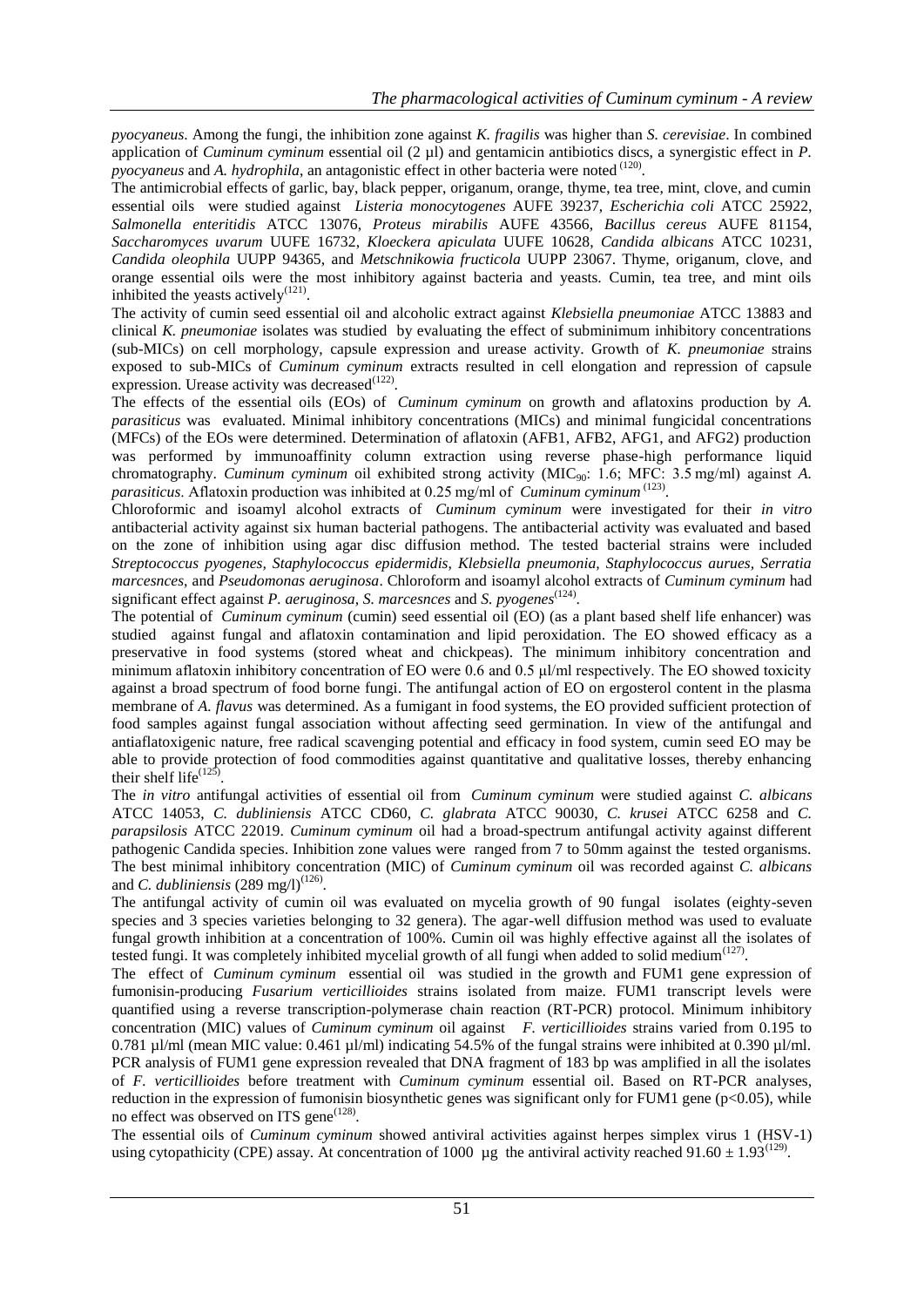## **V. INSECTICIDAL EFFECTS**

The electrophysiological, behavioural (repellency, irritancy) and toxic effects of the of *Cuminum cyminum* essential oils was studied against *Anopheles gambiae* strain (Kisumu). Aldehydes elicited the strongest responses and monoterpenes the weakest responses in electroantennogram (EAG) trials. However, EAG responses did not correlate consistently with results of behavioral assays. In behavioral and toxicity studies, several of the single compounds exhibited repellency, irritancy or toxicity in *An. gambiae*; however, the activity of essential oils did not always correlate with activity expected from the major components. The biological activity of essential oils appeared complex, suggesting interactions between individual compounds and the insect. Data also indicated that the three effects appeared independent, suggesting that repellency mechanism(s) may differ from mechanisms of irritancy and toxicity<sup>(130)</sup>.

Fumigant activity of essential oil vapours distilled from cumin was recorded against the eggs of two storedproduct insects, the confused flour beetle, *Tribolium confusum*, and the Mediterranean flour moth, *Ephestia kuehniella*. The exposure to vapours of essential oils resulted in 100% mortality of the eggs at a concentration of 98.5 µl cumin essential oil/l  $air^{(131-132)}$ .

#### **Antidiabetic effect:**

The orally administered seed powder  $(2 \frac{g}{kg})$  lowered the blood glucose levels in hyperglycaemic rabbits<sup>(133)</sup>. The Antidiabetic effects of cumin seed, was examined in streptozotocin induced diabetic rats. An eight week dietary regimen containing cumin powder (1.25%) was found to be remarkably beneficial, as indicated by reduction in hyperglycaemia and glucosuria. This was also accompanied by improvement in body weights of diabetic animals. Dietary cumin also countered other metabolic alterations as revealed by lowered blood urea level and reduced excretions of urea and creatinine by diabetic animals $^{(134)}$ .

Cuminaldehyde and cuminol were identified as potent insulinotrophic components. Cuminaldehyde and cuminol (25 μg/ml) showed 3.34- and 3.85-fold increased insulin secretion, respectively. The insulinotrophic action of both components was glucose-dependent and due to the closure of the ATP-sensitive K  $(K^+$ -ATP) channel and the increase in intracellular  $Ca^{2+}$  concentration. An inhibitor of insulin secretion with potent β-cell protective action was also isolated from the same petroleum ether fraction. The authors concluded that *Cuminum cyminum* was able to lower blood glucose without causing hypoglycaemia or  $\beta$ -cell burn out<sup>(135)</sup>.

The effect of methanolic extract of seeds of *Cuminum cyminum* (CC) on diabetes, oxidative stress and formation of advanced glycated end products (AGE) were investigated compared with glibenclamide. *In vitro* studies indicated that CC inhibited free radicals and AGE formation. Treatment of streptozotocin-diabetic rats with CC and glibenclamide for 28 days induced a reduction in blood glucose, glycosylated hemoglobin, creatinine, blood urea nitrogen and improved serum insulin and glycogen (liver and skeletal muscle) content when compared to diabetic control rats. Significant reductions in renal oxidative stress and AGE were observed with CC when compared to diabetic control and glibenclamide. CC and glibenclamide also improved antioxidant status in kidney and pancreas of diabetic rats. Diabetic rats showed increase in rat tail tendon collagen, glycated collagen, collagen linked fluorescence and reduction in pepsin digestion $(136)$ .

The role of *Cuminum cyminum* supplementation on the plasma and tissue lipids was studied in alloxan diabetic rats. Oral administration of 0.25 g/kg body weight of *Cuminum cyminum* for 6 weeks to diabetic rats resulted in significant reduction in blood glucose and an increase in total haemoglobin and glycosylated haemoglobin. It also prevented a decrease in body weight. *Cuminum cyminum* treatment also resulted in a significant reduction in plasma and tissue cholesterol, phospholipids, free fatty acids and triglycerides. Histological observations demonstrated significant fatty changes and inflammatory cell infiltrates in diabetic rat pancreas, but supplementation with *Cuminum cyminum* to diabetic rats significantly reduced the fatty changes and inflammatory cell infiltrates. Moreover, *Cuminum cyminum* supplementation was found to be more effective than glibenclamide in the treatment of diabetes mellitus $(137)$ .

## **VI. ANTICANCER EFFECT**

At a concentration of 0.1 microl/ml, oil of *Cuminum cyminum* destructed Hela cells by 79%<sup>(119)</sup>. Cancer chemopreventive potentials of different doses of a cumin seed-mixed diet were evaluated against benzo $(\alpha)$ pyrene [B $(\alpha)$ P]-induced forestomach tumorigenesis and 3-methylcholanthrene (MCA)-induced uterine cervix tumorigenesis. Results showed a significant inhibition of stomach tumor burden by cumin. Tumor burden was 7.33  $\pm$  2.10 in the B( $\alpha$ )P-treated control group, whereas it reduced to 3.10  $\pm$  0.57 (p<0.001) by a 2.5% dose and  $3.11 \pm 0.60$  (p<0.001) by a 5% dose of cumin seeds. Cervical carcinoma incidence, compared with the MCA-treated control group (66.67%), reduced to 27.27% (p<0.05) by a diet of 5% cumin seeds and to 12.50% (p<0.05) by a diet of 7.5% cumin seeds. The effect of 2.5 and 5% cumin seed-mixed diets was also examined on carcinogen/xenobiotic metabolizing phase I and phase II enzymes, antioxidant enzymes, glutathione content, lactate dehydrogenase (LDH), and lipid peroxidation in the liver of Swiss albino mice. Levels of cytochrome P-450 (cyt P-450) and cytochrome b5 (cyt b5) were significantly augmented (p<0.05) by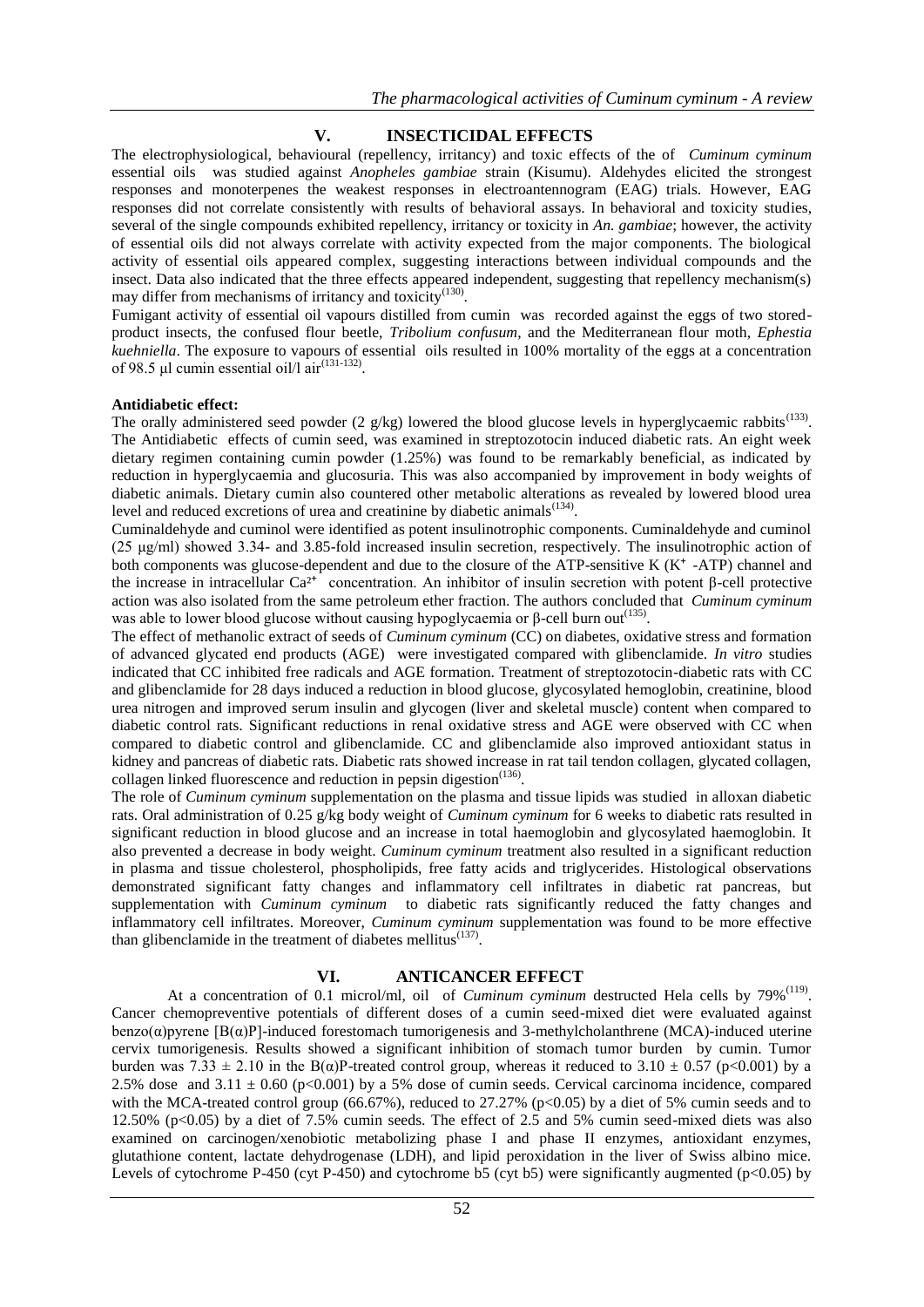the 2.5% dose of cumin seed diet. The levels of cyt P-450 reductase and cyt b5 reductase were increased ( from p<0.05 to p<0.01) by both doses of cumin. Among the phase II enzymes, glutathione S-transferase specific activity increased (p<0.005) by the 5% dose, whereas that of DT-diaphorase increased significantly (p<0.05) by both doses used (2.5 and 5%). In the antioxidant system, significant elevation of the specific activities of superoxide dismutase  $(p<0.01)$  and catalase  $(p<0.05)$  was observed with the 5% dose of cumin. The activities of glutathione peroxidase and glutathione reductase remained unaltered by both doses of cumin. The level of reduced glutathione measured as nonprotein sulfhydryl content was elevated (from  $p<0.05$  to  $p<0.01$ ) by both doses of cumin. Lipid peroxidation measured as formation of MDA production showed significant inhibition (p<0.05 to p<0.01) by both doses of cumin. LDH activity remained unaltered by both doses of cumin. The results were strongly suggested the cancer chemopreventive potentials of cumin seed and could be attributed to its ability to modulate carcinogen metabolism $<sup>(138)</sup>$ .</sup>

 Cumin seeds also augmented the levels of carcinogen/xenobiotic metabolizing phase I enzymes, cytochrome P-450 (cyt P-450) and cytochrome b5 (cyt b5), the levels of cyt P-450 reductase and cyt b5 reductase, and the phase II enzymes, such as glutathione-*S*-transferase and DT-diaphorase. These results, in addition to antioxidant effects, strongly suggest the cancer chemopreventive potential of cumin seed, which attributed to its ability to modulate carcinogen metabolism. Cumin seeds also decreased significantly the incidence of both B[*a*]P-induced neoplasia and 3'MeDAB induced hepatomas in Wistar rats<sup>(79, 139)</sup>.

### **VII. ANTIOXIDANT EFFECTS**

The antioxidant capacity of cumin by ABTS and DPPH assays was3.26  $\pm$  0.29 and2.16  $\pm$  0.06 (mmol TE/g DW) respectively $^{(140)}$ .

The antioxidant activity of cumin was studied. The oil showed higher antioxidant activity compared with that of BHT and BHA. The cumin essential oil exhibited a dose-dependent scavenging of DPPH radicals and 5.4 microg of the oil was sufficient to scavenge 50% of DPPH radicals/ $ml^{(119)}$ .

Antioxidant activity of essential oils was evaluated by DPPH radical scavenging assay, radical inhibition of *Cuminum cyminum* essential oils was 83.59% , the scavenging activities of the essential oil was increased with the increased of the essential oil concentrations<sup> $(129)$ </sup>.

It appeared that the full ripe seeds were richer on polyphenols and condensed tannin than unripe ones, and consequently exhibited higher antioxidant activities. However, the unripe seeds had a higher total flavonoid content compared to those of half ripe and full ripe ones. The comparison of two extraction methods, the soxhlet extracts contained the greatest amount of polyphenols and flavonoids, while maceration samples exhibited higher antiradical and bleaching power assay. Total phenolic contents and  $IC_{50}$  values in cumin seed during their maturation allowed to conclude that antioxidant activity does not depend only on the high content of total phenolics but also on the phenolic composition<sup> $(98)$ </sup>.

The antioxidant activities of β-pinene, p-cymene, γ-terpinene, cuminaldehyde and cumin oils (cumin oleoresin/COR, cumin essential oil/CEO, distillation residue/DR and distillate condensed from cold trap/CT) were investigated in the present study. IC<sub>50</sub> values and kinetics rates were used to evaluate the efficiency of tested samples in scavenging the alkyl peroxyl radical generated in the β-carotene-linoleic acid system and the 2,2-diphenyl-1-picrylhydrazyl radical (DPPH). In kinetic approach, antioxidant activities of tested samples were expressed as the rate of β-carotene bleaching (R(β-carotene)) and DPPH scavenging (R(DPPH)), respectively. The order of antioxidant activities of cumin oils was DR=COR>CEO>CT. γ-Terpinene exhibited lower R (β-carotene) value and the lowest  $IC_{50}$ (β-carotene) value, which indicated the stronger response in alkyl peroxyl radical scavenging. The R2(DPPH) values for γ-terpinene, followed by DR and COR, showed high response in scavenging DPPH, with IC50 values of 22.73, 6.72, 8.53mg/ml, respectively. γ–terpinene appeared the most efficient antioxidant compounds in cumin oils $(141)$ .

Thiobarbituric acid reactive substances (TBARS) assay was used to evaluate the lipid peroxidation of *Cuminum cyminum* extract. The extract also produced significant lipid peroxidation inhibition in comparison with known antioxidant ascorbic acid in both rat liver and brain $(142)$ .

The antioxidant activities of *Cuminum cyminum* essential oils and acetone extracts obtained from the three organs were assessed using four tests [1,1-diphenyl-2-picrylhydrazyl (DPPH), β-carotene/linoleic acid, reducing power, and chelating power assays]. The acetone extract of flowers was strongly effective as a DPPH radical scavenger, lipid peroxidation inhibitor, and reducing agent, with  $IC_{50}$  values of 4, 32, and 8  $\mu$ g/ml, respectively. Moreover, the acetone extract of stems and leaves showed the highest chelating power. However, the essential oils exhibited moderate activities in the different tests<sup>(97)</sup>.

Two complementary assays were used to assess the antioxidant activity of cumin and caraway methanolic and acetonic seed extracts: the DPPH free radical scavenging assay and the β-carotene bleaching assay. Both cumin and caraway seed extracts were able to neutralize free radicals over a period of 60 min in the DPPH assay, with most of the neutralization occurring quickly within the first 30s. The steady state was reached within 10min, and it appeared that the acetonic extracts of both seeds had less antioxidant activity than the methalonic extracts. The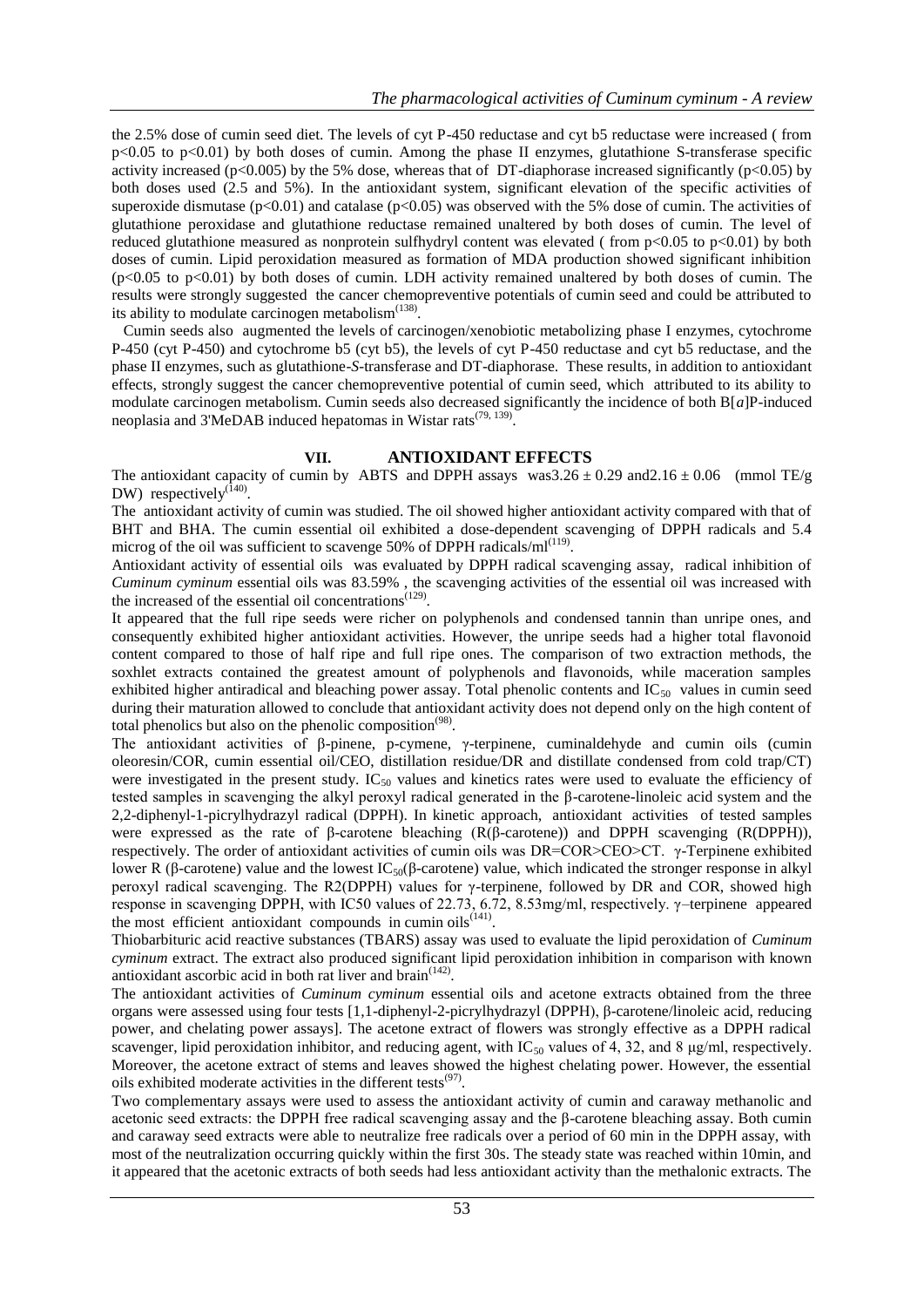methanolic and acetonic extracts of cumin showed slightly higher neutralization ability than the respective extracts from caraway within three minutes of assay initiation (57.0 and 52.4% for cumin and 44.7 and 39.5% for caraway $^{(143)}$ .

The effect of *Cuminum cyminum* was investigated on alcohol and thermally oxidized oil induced hyperlipidaemia. The results showed increased activity of aspartate transaminase (AST), alkaline phosphatase (ALP) and gamma glutamyl transferase (GGT) and increased levels of cholesterol, triglycerides and phospholipids in the plasma of rats given alcohol, thermally oxidized oil and alcohol+ thermally oxidized oil when compared with the normal control group. The levels of tissue (liver and kidney) cholesterol and triglycerides were increased significantly in rats groups given alcohol, thermally oxidized oil and alcohol+ thermally oxidized oil when compared with the normal control rats. The levels were decreased when cumin was given along with alcohol and thermally oxidized oil. The level of phospholipids decreased significantly in the liver and kidney of groups given alcohol, thermally oxidized oil and alcohol+ thermally oridized oil when compared with the normal control rats. The level increased when cumin was administered along with alcohol and thermally oxidized oil. The activity of phospholipase A and C increased significantly in the liver of groups given alcohol, thermally oxidized oil and alcohol+ thermally oxidized oil when compared with the normal control rats, whereas the activity was decreased with the cumin treatment. The results indicate that cumin can decrease the lipid levels in alcohol and thermally oxidized oil induced hepatotoxicity<sup>(144)</sup>.

## **VIII. ANTIINFLAMMATORY AND ANALGESIC EFFECTS**

Acetic-acid induced writhing, hot plate, Carrageenan-induced paw oedema and Cotton-pellet granuloma methods were used for evaluation of analgesic and anti-inflammatory effects of *Cuminum cyminum* extracts ( 200 and 500 mg/kg for aqueous and ethanolic extract). Both the aqueous and ethanolic extracts showed highly significant analgesic activity in Acetic-acid induced writhing, while the ethanolic extracts were effective in hot plate method. Both the aqueous and ethanolic extracts showed significant anti-inflammatory activity in Carrageenan-induced paw oedema and Cotton-pellet granuloma models when compared to the control  $group^{(145)}$ .

The anti-inflammatory effects of cumin essential oil (CuEO), in lipopolysaccharide- (LPS-) stimulated RAW 264.7 cells and the underlying mechanisms were investigated. Mitochondrial-respiration-dependent 3- (4,5-dimethylthiazol-2-yl)- 2,5-diphenyl tetrazolium (MTT) reduction assay demonstrated that CuEO did not exhibit any cytotoxic effect at the employed concentrations (0.0005–0.01%). Real-time PCR tests showed that CuEO significantly inhibited the mRNA expressions of inducible nitric oxide synthase (iNOS), cyclooxygenase (COX-2), interleukin- (IL-) 1, and IL-6. Moreover, western blotting analysis revealed that CuEO blocked LPSinduced transcriptional activation of nuclear factor-kappa B (NF-κB) and inhibited the phosphorylation of extracellular signal regulated kinase (ERK) and c-Jun N-terminal kinase (JNK). The results revealed that CuEO exerted anti-inflammatory effects in LPS-stimulated RAW264.7 cells via inhibition of NF-κB and mitogenactivated protein kinases ERK and JNK signaling $(146)$ .

 The potential anti-nociceptive and anti-inflammatory activities of the fruit essential oil of *Cuminum cyminum* has been evaluated in chemical (formalin test) and thermal (tail-flick test) models of nociception and formalin model of acute inflammation in rats and mice. The essential oil at the doses ranging between 0.0125 and 0.20 ml/kg exhibited a significant and dose-dependent analgesic effect in both model of chronic and inflammatory pain. However, the essential oil was devoid of anti-inflammatory activity. Moreover, the essential oil had no analgesic effect in tail flick test as a model of acute pain $(147)$ .

 The antiinflammatory activity of cumin volatile oil was investigated in carrageenan-induced rat paw oedema. The volatile oil showed dose–dependent inhibition of rat paw oedema, at dose of 0.1ml/kg, ip, when compared to control group. The activity was comparable with that of the standard drug, diclofenac sodium<sup>(75)</sup>.

 The methanolic extract of *Cuminum cyminum* inhibited lipoxygenase (LOX) activity. Activity-guided screening of the *Cuminum cyminum* crude extracts helped the identification and isolation of cuminaldehyde as a 15-LOX inhibitor. The enzyme kinetics analysis suggested cuminaldehyde to be a competitive inhibitor and the IC  $_{50}$  value derived from LB plots is 1.370  $\mu$ M<sup>(148)</sup>.

## **IX. CENTRAL NERVOUS EFFECT**

 The effect of the fruit essential oil of *Cuminum cyminum* on the epileptiform activity induced by pentylenetetrazol (PTZ) was evaluated using intracellular technique. The results demonstrated that extracellular application of the essential oil of *Cuminum cyminum* (1% and 3%) dramatically decreased the frequency of spontaneous activity induced by PTZ in a time and concentration dependent manner. In addition it showed protection against pentylenetetrazol-induced epileptic activity by increasing the duration, decreasing the amplitude of after hyperpolarization potential (AHP) following the action potential, the peak of action potential, and inhibition of the firing rate $(149)$ .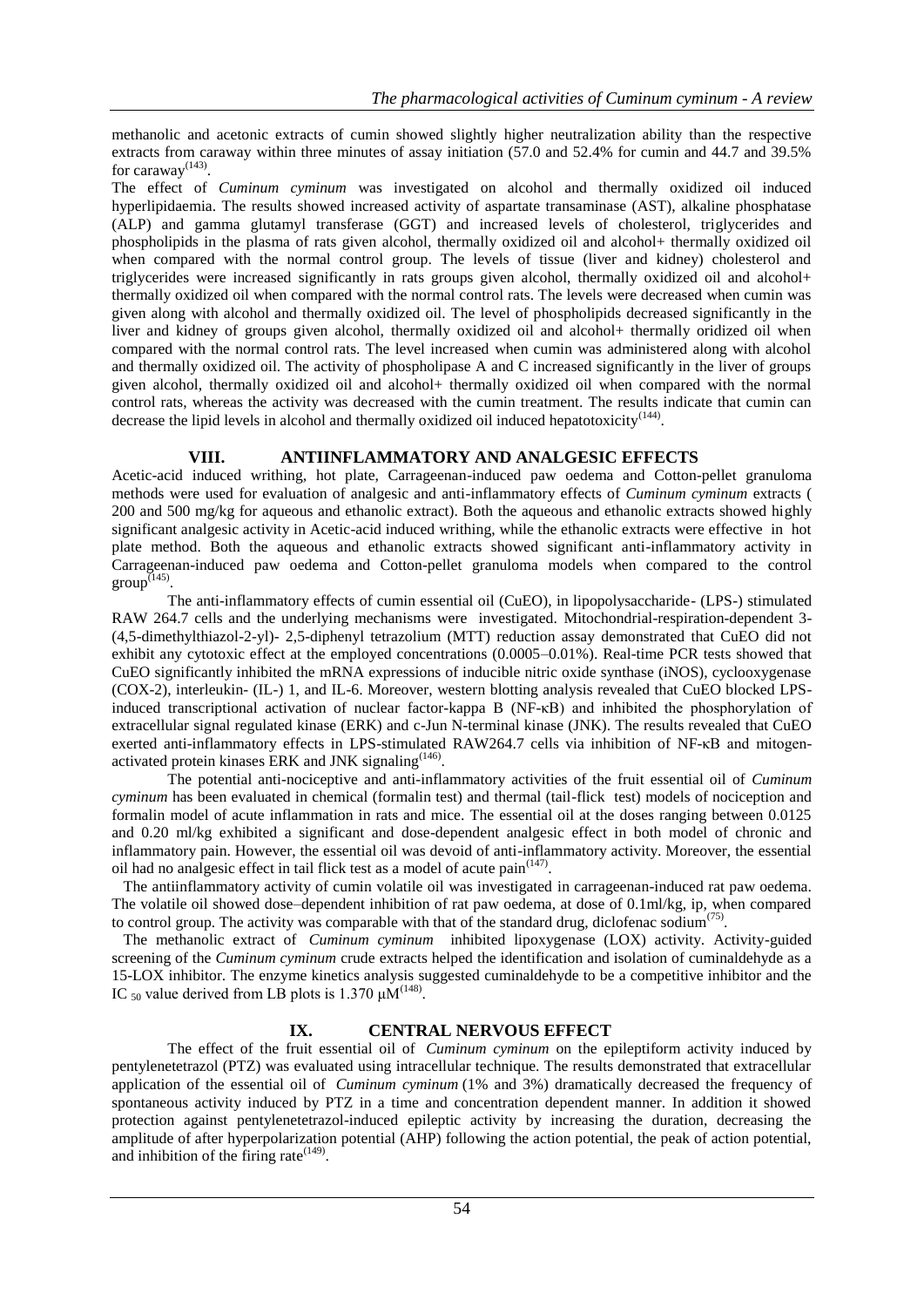The memory-enhancing and antistress activities of *Cuminum cyminum* were studied in rats. Antistress activity was evaluated by inducing stress via forced swimming and the urinary vanillylmandelic acid (VMA) and ascorbic acid were estimated as biomarkers. Memory-enhancing activity was studied by conditioned avoidance response using Cook's pole climbing apparatus in normal and scopolamine-induced amnestic rats. Daily administration of cumin at doses of 100, 200, and 300 mg/kg bw, 1h prior to induction of stress, it inhibited the stress-induced urinary biochemical changes in a dose-dependent manner without altering the levels in normal control groups. The cognition, as determined by the acquisition, retention, and recovery in rats, was observed to be dose-dependent. The extract also produced significant lipid peroxidation inhibition in comparison with known antioxidant ascorbic acid in both rat liver and brain $(142)$ .

 The effects of fruit essential oil (FEO) of *Cuminum cyminum* on acquisition and expression of morphine tolerance and dependence were investigated in mice. Animals were rendered dependent on morphine using the established method in which morphine (50, 50, 75 mg/kg; sc) was injected three times daily for 3 days. FEO  $(0.001, 0.01, 0.1, 0.5, 1 \text{ and } 2\%, 5 \text{ ml/kg}, \text{ip})$  or Tween-80  $(5 \text{ ml/kg}, \text{ip})$  were given 60 min prior to each morphine injection (for acquisition) or the last injection of morphine on test day (for expression). Morphine tolerance was measured by tail-flick before and after administration of a single dose of morphine (50 mg/kg, sc) in test day  $(4<sup>th</sup>$  day). Morphine dependence was also evaluated by counting the number of jumps after injection of naloxone (5 mg/kg, ip) on the test day. The results showed that Cumin FEO, only at the dose of 2%, significantly attenuated the development of morphine tolerance  $(p<0.01)$  and dependence  $(p<0.05)$ . It was significantly effective on expression of morphine tolerance (1 and 2%) and dependence (0.5, 1 and 2%) in a dose-dependent manner. Accordingly, the essential oil of *Cuminum cyminum* ameliorated the morphine tolerance and dependence in mice $(150)$ .

 The effects of *Cuminum cyminum* fruit essential oil (FEO) on the acquisition and expression of morphine-induced conditioned place preference (CPP) was studied in mice. CPP was induced by subcutaneous injection of morphine (5mg/kg) in 3 days conditioning schedule. Intraperitoneal administration of Cumin FEO (0.001%, 0.01%, 0.1%, 0.5%, 1% and 2%; 5 ml/kg) or Tween-80 (0.5%, 5 ml/kg) did not show any conditioning effects. Administration of Cumin FEO (0.001-2%, 5 ml/kg; ip), 60 min before test on day 5 (expression) decreased the conditioning scores at the doses of 1% and 2% while ip injection of Cumin FEO (0.001-2%, 5 ml/kg), 60 min before morphine injection (5mg/kg, sc) during 3 days of conditioning session (acquisition) significantly resulted in decrement of rewarding properties of morphine at the doses of 0.1%, 0.5%, 1% and 2% in dose-dependent manner $(151)$ .

 The inhibitory effects of the *Cuminum cyminum* essential oil on the fibrillation of α-SN, which was a critical process in the pathophysiology of several neurodegenerative diseases, especially Parkinson's disease, was investigated. Analysis of different fractions from the total extract, identified cuminaldehyde as the active compound involved in the antifibrillation activity. In comparison with baicalein, a well-known inhibitor of α-SN fibrillation, cuminaldehyde showed the same activity in some aspects and a different activity on other parameters influencing α-SN fibrillation. The presence of spermidine, an α-SN fibrillation inducer, dominantly enforced the inhibitory effects of cuminaldehyde even more intensively than baicalein. Furthermore, the results from experiments using preformed fibrils and monobromobimane-labeled monomeric protein also suggested that cuminaldehyde prevents α-SN fibrillation even in the presence of seeds, having no disaggregating impact on the preformed fibrils. Structural studies showed that cuminaldehyde stalls protein assembly into β-structural fibrils, which might be achieved by the interaction with amine groups through its aldehyde group as a Schiff base reaction. This assumption was supported by FITC labeling efficiency assay. In addition, cytotoxicity assays on PC12 cells showed that cuminaldehyde is a nontoxic compound, treatment with cuminaldehyde throughout  $\alpha$ -SN fibrillation showed no toxic effects on the cells<sup>(152)</sup>.

#### X. **EFFECT ON PLATELET FUNCTION**

 Extract of cumin inhibited arachidonate-induced platelet aggregation. It also inhibited thromboxane B2 production from exogenous  $(14)$  arachidonic acid (AA) in washed platelets, in addition, a simultaneous increase in the formation of lipoxygenase-derived products was also observed $(153)$ .

## **XI. HYPOTESIVE EFFECT**

 The anti-hypertensive potential of standardized aqueous extract of *Cuminum cyminum* seeds and its role in arterial endothelial nitric oxide synthase expression, inflammation, and oxidative stress were evaluated in renal hypertensive rats. Renal hypertension was induced by the two-kidney one-clip (2K/1C) method in rats. Systolic blood pressure (SBP), plasma nitrate/nitrite, carotid–eNOS, renal–TNF-α, IL-6, Bax, Bcl-2, thioredoxin 1 (TRX1), and thioredoxin reductase 1 (TRXR1) mRNA expressions were studied to demonstrate the antihypertensive action of *Cuminum cyminum*. *Cuminum cyminum* seed was administered orally (200 mg/kg bw) for a period of 9 weeks, it improved plasma nitric oxide and decreased the systolic blood pressure in hypertensive rats. It also up-regulated the gene expression of eNOS, Bcl-2, TRX1, and TRXR1; and down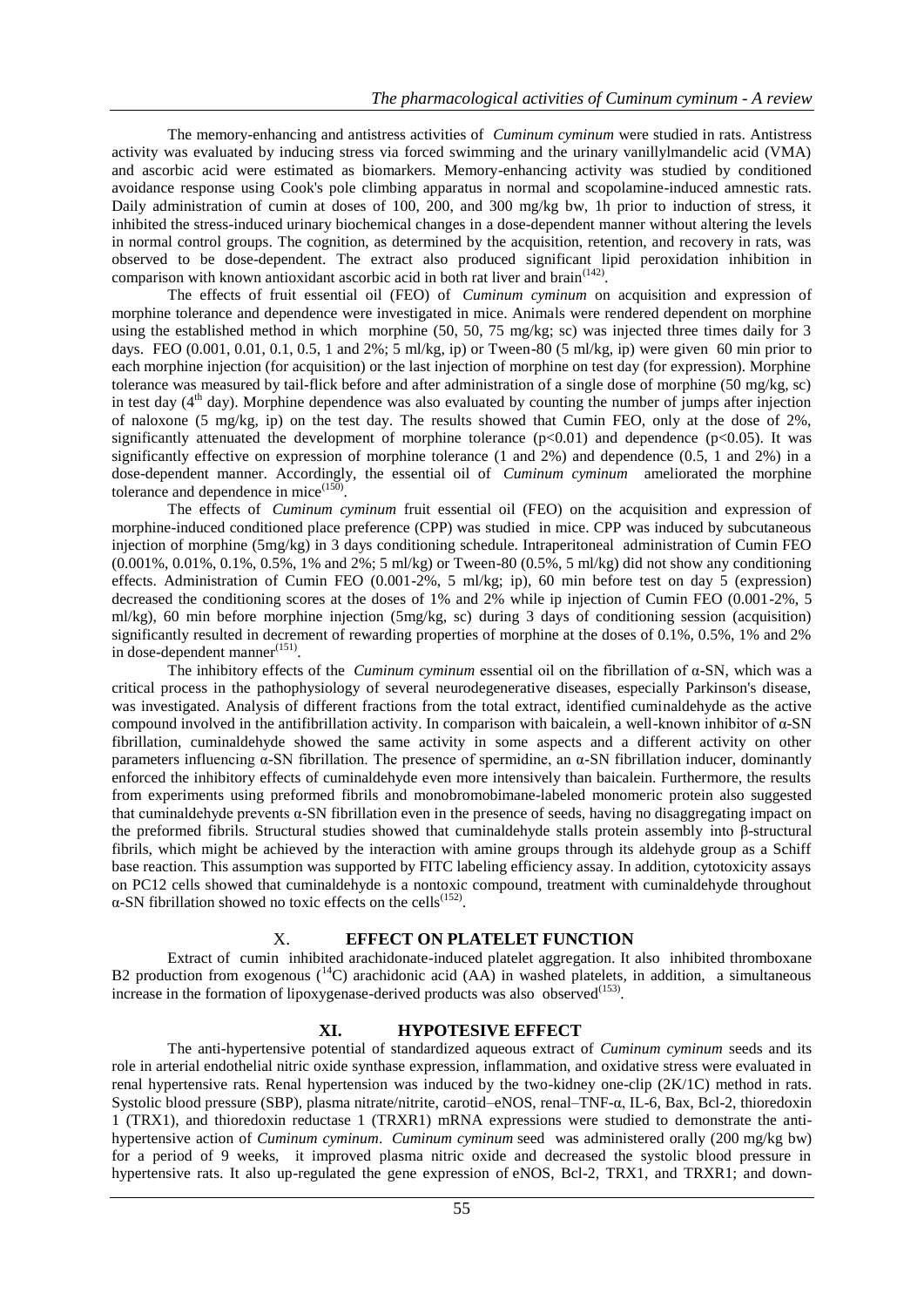regulated Bax, TNF-α, and IL-6. The data revealed that *Cuminum cyminum* seeds augment endothelial functions and ameliorate inflammatory and oxidative stress in hypertensive rats<sup>(154)</sup>.

## **XII. HYPOLIPIDEMIC AND WEIGHT REDUCTION EFFECTS**

 The hypocholesterolemic effect of methanolic extract of *Cuminum cyminum* (MCC) was evaluated in ovariectomized (OVX) rats. MCC 1000 mg/kg and estradiol benzoate equivalent to 0.15 mg/kg of estradiol were administered to OVX rats per orally for 10 weeks. The results indicated that estradiol as well as MCC protected OVX rats against increased cholesterol levels due to ovariectomy, MCC was better than estradiol<sup>(155)</sup>.

 The effect of cumin powder on body composition and lipid profile was studied in overweight and obese women in a randomized clinical trial. 88 overweight/obese women were randomly assigned into two groups. The experimental group was given  $3$  g/day cumin powder with yogurt at two meals for 3 months. The same amount of yogurt without cumin powder was prescribed for the control group. All patients received nutrition counseling for weight loss in a similar manner. Anthropometric and biochemical parameters were determined before and after the intervention. Cumin powder reduced serum levels of fasting cholesterol, triglyceride, and LDL and increased HDL. Weight, BMI, waist circumference, and fat mass were also significantly reduced. However, it exerted no effect on FBS and fat-free mass<sup>(156)</sup>.

 The effects of cumin extract supplementation on oxLDL, paraoxanase 1 activity, FBS, total cholesterol, triglycerides, High density lipoprotein cholesterol (HDL-C), low density lipoprotein cholesterol (LDL-C), apolipoprotein A1 (Apo A1), and apolipoprotein B (Apo B) were studied in the patients with hypercholesterolemia. The results demonstrated that there was a significant decrease in the level of oxLDL after receiving cumin. Paraoxonase and arylesterase activities increased in serum after taking cumin extract. Paraoxanase 1 (PON1) played a protective role against the oxidative modification of plasma lipoproteins and hydrolyzes lipid peroxides in human atherosclerotic lesions (157).

 The effects of *Cuminum cyminum* intake on weight loss and metabolic profiles among overweight subjects was studied by a randomized double-blind placebo-controlled clinical trial which conducted among 78 overweight subjects (male,  $n = 18$ ; female,  $n = 60$ ) aged 18-60 years old. Participants were randomly assigned into three groups to receive: (1) *Cuminum cyminum* capsule  $(n = 26)$ ; (2) orlistat 120 capsule  $(n = 26)$  and (3) placebo  $(n = 26)$  three times a day for 8 weeks. Anthropometric measures and fasting blood samples were taken at baseline and after 8 weeks of intervention. Consumption of the *Cuminum cyminum* and orlistat120 resulted in a similar significant decrease in weight (-1.1  $\pm$  1.2 and -0.9  $\pm$  1.5 compared with placebo 0.2  $\pm$  1.5 kg, respectively, p = 0.002) and BMI (-0.4  $\pm$  0.5 and -0.4  $\pm$  0.6 compared with placebo 0.1  $\pm$  0.6 kg/m(2), respectively, p = 0.003). In addition, *Cuminum cyminum* L., compared with orlistat and placebo, led to a significant reduction in serum insulin levels (-1.4  $\pm$  4.5 vs. 1.3  $\pm$  3.3 and 0.3  $\pm$  2.2 µIU/ml, respectively, p = 0.02), HOMA-B (-5.4  $\pm$  18.9 vs. 5.8  $\pm$  13.3 and 1.0  $\pm$  11.0, respectively, p = 0.02) and a significant rise in QUICKI (0.01  $\pm$  0.01 vs. -0.005  $\pm$  0.01 and -0.004  $\pm$  0.01, respectively, p = 0.02)<sup>(158)</sup>.

## **XIII. GASTROINTESTINAL EFFECT**

 The stomach of pentobarbitone-anesthetized rats was perfused at 0.15 ml/min with aqueous extracts of cumin or acetylcholine (1 microgram/ml or 10 micrograms/ml solutions, in 40 min blocks, twice in each experiment bracketed by saline perfusions. The acid content in the samples was estimated by titration with 0.1N NaOH with phenolphthalein as indicator. Cumin increased stomach acid secretion from 0.08 to 0.02. ( $p <$  $(0.05)^{(159)}$ .

 The antiulcer activity of the aqueous extracts of leaves of dried fruits of *cumin* against the diclofenac sodium induced stomach ulceration has been studied in rats in comparison with omeprazole. Cumin extract accelerated the healing process to different extents. Healing activity of the aqueous extracts of combination of *piper betel*  and *cumin* was found to be beter than healing activity of aqueous extracts of cumin and piper betel alone. Aqueous extract also enhance gastric mucin protection and regeneration<sup>(160)</sup>.

 The effect of aqueous extract of *Cuminum cyminum* seeds (ACCS) was studied against diarrhoea on albino rats. The animals were divided into five groups and the control group was given 2% acacia suspension, the standard group with loperamide (3 mg/kg) or atropine sulphate (5mg/kg) and three test groups administered orally with 100, 250 and 500 mg/kg of ACCS. The antidiarrhoeal effect was investigated by castor oil induce diarrhoea model, prostaglandin E2 (PGE2) induced enteropooling model and intestinal transit by charcoal meal test. The ACCS showed significant (p< 0.001) inhibition in frequency of diarrhoea, defecation time delaying, secretion of intestinal fluid as well as intestinal propulsion as compared to control. The graded doses of the tested extract showed dose dependent protection against diarrhea<sup>(161)</sup>.

## **Protective effects:**

 The effect of *Cuminum cyminum* (Cumin) on kidney exposed to profenofos was evaluated in female swiss albino mice. The results showed that cumin was effective in normalizing the uric acid and creatinine  $level<sup>(162)</sup>$ .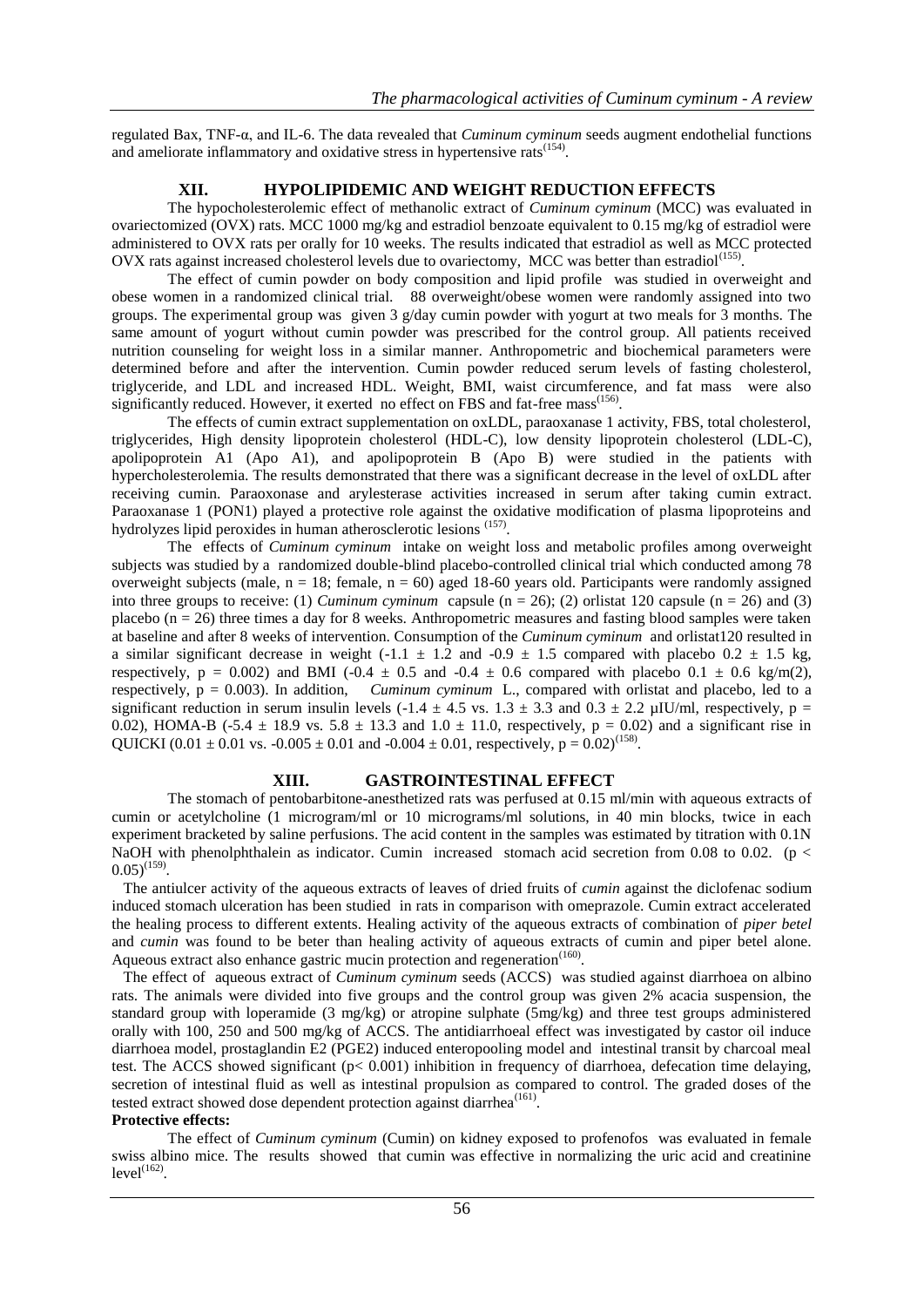Depression in growth, hepatotoxicity and nephrotoxicity were observed in rats that had been given paracetamol at 500 mg/kg orally for 4 weeks. These findings were accompanied by leucopenia, macrocytic normochromic anemia and alterations of serum aspartate aminotransferase, alanine aminotransferase and alkaline phosphatase activities and concentrations of cholesterol, urea and other serum constituents. Serum bilirubin did not change. In rats given the mixture of paracetamol 500 mg/ kg plus 6% *Cuminum cyminum* fruit for 4 weeks, the recovery of paracetamol hepatotoxicity was evidenced by increase in body weight, absence of hepatocellular fatty vacuolation and significant improvement of serbiochemical and hematological parameters<sup>(163)</sup>.

 The effects of cumin on sperm quality and testicular tissue was evaluated following experimentally induced copper poisoning (copper sulphate 100 mg/kg ) in mice. *Cuminum cyminum* was used at dose of 1 mg/kg. The results showed that sperm concentration, motility and viability in copper group were significantly decreased at weeks 4 and 6, and severe degenerative changes were observed in testicular tissues in comparison with the control group. In cumin treated group, significant improvement in the sperm count, motility and viability, and normal architecture in most seminiferous tubules with organized epithelium was observed compared to the copper group $(164)$ .

## **Bronchodilatory effects:**

 The relaxant effects of the macerated and aqueous extracts of *Cuminum cyminum* (0.25, 0.5, 0.75 and 1.0 g%) was investigated on the tracheal chains of guinea pig in comparison with saline and theophylline (0.25, 0.5, 0.75, and 1.0 mM) In Group 1 experiments (contracted by KCl) only the last two concentrations of theophylline and the highest concentration of macerated extract showed significant relaxant effect compared to that of saline (p<0.001 and p<0.05 for theophylline and macerated extract respectively). The effects of the last two concentrations of theophylline in this group were significantly greater than those of the macerated and aqueous extracts  $(p<0.001)$ . However, in Group 2 experiments (contracted by methacholine) both the extracts and theophylline showed concentration-dependent relaxant effect compared to that of saline  $(p<0.05$  to p<0.001). The effects of the two last concentrations of both extracts were significantly lower than those of theophylline in Group 2 experiments ( $p<0.05$  to  $p<0.001$ ). In Group 3 (non-incubated, contracted by methacholine) the extracts of *Cuminum cyminum* did not show any relaxant effect of tracheal chains. The relaxant effects of macerated and aqueous extracts in Groups 1 and 3 were significantly lower than those of Group 2 ( $p<0.05$  to  $p<0.001$ )<sup>(165)</sup>.

## **Immunological effect:**

 The health modulating effects and immunomodulatory properties of *Cuminum cyminum* were evaluated using flowcytometry and ELISA in normal and immune-suppressed animals. *Cuminum cyminum* stimulated the T cells and Th1 cytokines expression in normal animals. Swiss albino mice subjected to Cyclosporine-A induced immune-suppression were dosed orally with *Cuminum cyminum* (25, 50, 100 and 200 mg/kg) on consecutive days. The results showed that administration significantly increased T cells (CD4 and CD8) count and Th1 predominant immune response in a dose dependent manner, suggesting immunomodulatory activity through modulation of T lymphocytes expression. In restraint stress induced immune-suppressed animals, *Cuminum cyminum* countered the depleted T lymphocytes, decreased the elevated corticosterone levels and size of adrenal glands and increased the weight of thymus and spleen<sup>(166)</sup>.

## **Contraceptive effect:**

 The contraceptive efficacy of *Cuminum cyminum* isolated fractions (CcFr) was investigated in male albino rats. Oral dose of CcFr 50 mg/rat/day for 60 days revealed no significant changes in body weight, while marked abnormalities in spermatogenesis were observed with decreased counts ( $P \le 0.001$ ) in round spermatids, preleptotene spermatocytes and secondary spermatocytes. Cross sectional surface area of Sertoli cells as well as number of mature Leydig cell were decreased significantly (p≤0.001). Testicular as well as accessory sex organ biochemical parameters were significantly changed ( $p \le 0.001$ ). Sperm motility, density and morphology were resulted in 100% negative fertility. Testosterone levels were declined significantly. The authors concluded that *Cuminum cyminum* inhibited spermatogenesis in rats and can be acting as herbal male contraceptive<sup>(167)</sup>.

# **Anti-amyloidogenic effect:**

 The active anti-amyloidogenic compounds of the cumin oil was studied. After fractionation, the highest inhibitory effect was observed in the toluene-ethyl acetate part of the oil. Gas chromatography-mass spectrometry (GC-MS) analysis of this fraction indicated that eight compounds were predominantly present in the fraction. Two compounds including terpinolene and limonene (having very similar chemical structures) inhibited fibrillation. PC12 cells (derived from a transplantable rat pheochromocytoma) were affected by HEWL fibrils, whereas the inhibited forms of fibrils in the presence of terpinolene led to higher levels of viability, as appeared by 3-(4, 5-dimethylthiazol-2-yl)-2, 5-diphenyltetrazolium bromide (MTT), lactate dehydrogenase (LDH) and flow cytometry assays. Molecular local docking analysis suggested a site of interaction for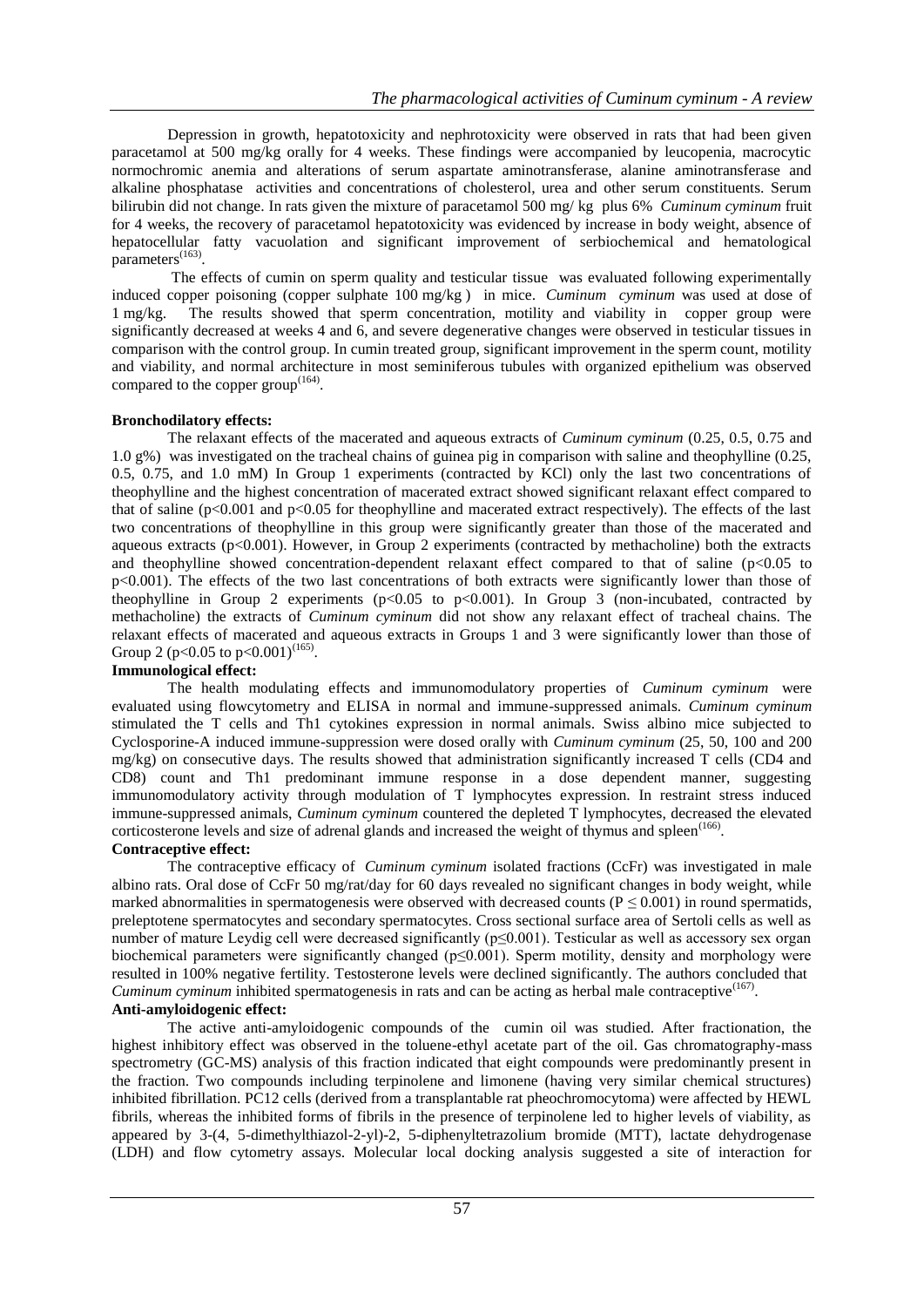terpinolene in the flexible cleft of the protein. This interaction site was close to tryptophan -62 and -63 and two other hydrophobic residues in the hot spot regions of the protein<sup> $(168)$ </sup>.

#### **Anti-osteoporotic effect:**

 The anti-osteoporotic activity of *Cuminum cyminum* was evaluated in rats. Adult Sprague-Dawley rats were bilaterally ovariectomized (OVX) and randomly assigned to 3 groups. Additional animals were sham operated. OVX and sham control groups were orally administered with vehicle while the other two OVX groups were administered 0.15 mg/kg estradiol and 1 g/kg of methanolic extract of *Cuminum cyminum* fruits (MCC) in two divided doses for 10 weeks. At the end of the study blood, bones and uteri of the animals were collected. Serum was evaluated for calcium, phosphorus, alkaline phosphatase and tartarate resistant acid phosphatase. Bone density, ash density, mineral content and mechanical strength of bones were evaluated. Scanning electron microscopic (SEM) analysis of bones (tibia) was performed. MCC  $(1 \text{ g/kg}, \text{ po})$  significantly reduced urinary calcium excretion and significantly increased calcium content and mechanical strength of bones in comparison to OVX control. It showed greater bone and ash densities and improved microarchitecture of bones in SEM analysis. Unlike estradiol it did not affect body weight gain and weight of atrophic uterus in OVX animals. MCC prevented ovariectomy-induced bone loss in rats with no anabolic effect on atrophic uterusl<sup>(169)</sup>.

## **Aldose reductase and alpha-glucosidase inhibitory effects:**

 The inhibitory activity of *Cuminum cyminum* seed oil component was evaluated against lens aldose reductase and alpha-glucosidase isolated from Sprague-Dawley male rats and compared with quercitrin as an aldose reductase inhibitor and acarbose as an alpha-glucosidase inhibitor. The biologically active constituent of *Cuminum cyminum* seed oil was characterized as cuminaldehyde by various spectral analyses. The IC<sub>50</sub> value of cuminaldehyde is 0.00085 mg/ml against aldose reductase and 0.5 mg/ml against alpha-glucosidase. Cuminaldehyde was about 1.8 and 1.6 times less inhibitory than quercitin and acarbose, respectively<sup>(170)</sup>.

## **Tyrosinase inhibitory effect:**

 Cuminaldehyde was identified as a potent mushroom tyrosinase monophenol monooxygenase inhibitor. It inhibited the oxidation of L-3,4-dihydroxyphenylalanine (L-DOPA) by mushroom tyrosinase with an ID<sub>50</sub> of 7.7 g/ml (0.05 mM). Its oxidized analogue, cumic acid (*p*-isopropylbenzoic acid), also inhibited this oxidation with an ID<sub>50</sub> of 43 g/ml (0.26 mM). These two inhibitors affected mushroom tyrosinase activity in different ways $^{(171)}$ .

#### **Effect on erythrocyte hemolysis:**

 The effect of methanolic and acetonic seed extracts of Cumin (*Cuminum cyminum*) was studied on on human erythrocyte hemolysis in comparison with caraway. Both seed extracts were able to protect erythrocytes from hemolysis. Methanolic cumin extract showed higher percentage of protection than caraway<sup>(143)</sup>. **Side effect and toxicity:**

 Health risks or side effects following the proper administration of designated dierapeutic dosages are not recorded<sup>(78)</sup>. The LD<sub>50</sub> of essential oils in mice was 0.59 ml/kg<sup>(77)</sup>. *Cuminum cyminum* fruits were fed to male Wistar rats at 2% or 10% of standard diet for 6 weeks. A mixture (5% *Cuminum cyminum* fruits + 5% *T. vulgaris* leaves) was also fed to rats for a similar period. Diets containing 2% *Cuminum cyminum* fruits, was not toxic to rats. Impairment of growth and enterohepatonephropathy were observed in the rats fed a diet containing 10% *Cuminum cyminum* fruits. These changes were also recorded in the rats fed the mixture of the 2 plants and were accompanied by leukopenia, anemia and increases in serum AST activity and urea and by decreased total protein and albumin levels $^{(172)}$ .

 Acute and subchronic toxicity of cumin essential oil were studied in a 30 day oral toxicity study in rats. A 17.38% decrease in WBCs count, and 25.77%, 14.24%, and 108.81% increase in hemoglobin concentration, hematocrit, and platelet count respectively, were noted. LDL/HDL ratio was reduced to half  $(119)$ . **Dose:**

 Daily dosage: The average single dose is 300 to 600 mg of drug (equivalent to 5 - 10 fruits). However, cumin was used both internally and externally in ground form and as a pressed  $\mathrm{oil}^{(78)}$ .

## **XIV. CONCLUSION**

This review discuss the chemical constituent, pharmacological and therapeutic effects of *Cuminum cyminum* as promising herbal drug because of its safety and effectiveness.

#### **REFERENCES**

- [1]. Davidson-Hunt I. Ecological ethnobotany: stumbling toward new practices and paradigms. MASAJ 2000; 16: 1–13.
- [2]. Al-Snafi AE. Chemical constituents and pharmacological importance of *Agropyron repens*  A review. Research Journal of Pharmacology and Toxicology 2015; 1 (2): 37-41.
- [3]. Al–Snafi AE. Pharmacology and medicinal properties of *Caesalpinia crista*  An overview. International Journal of Pharmacy 2015; 5(2): 71-83.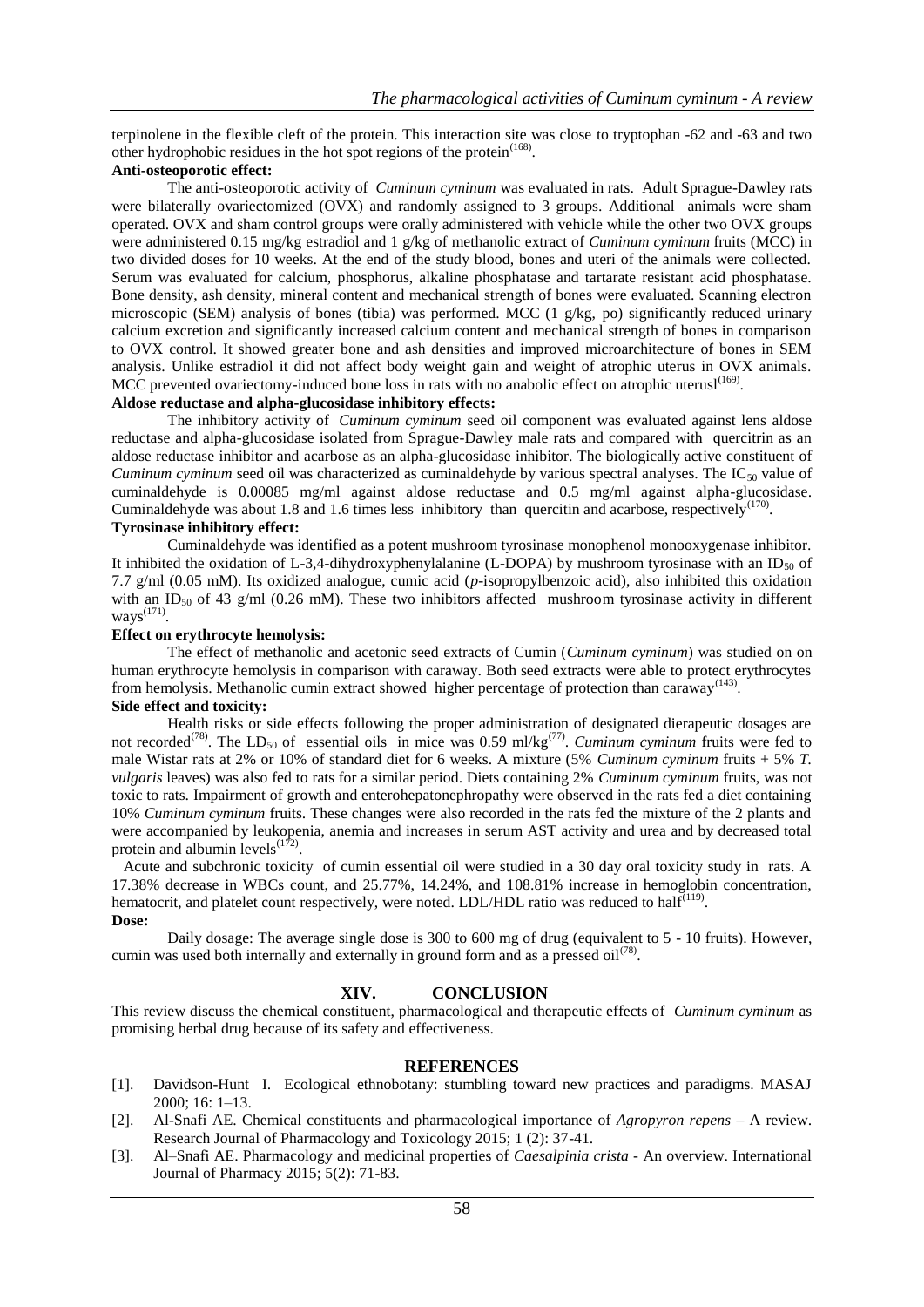- [4]. Al-Snafi AE. The chemical constituents and pharmacological effects of *Calendula officinalis -* A review*.*  Indian Journal of Pharmaceutical Science & Research 2015; 5(3): 172-185.
- [5]. Al-Snafi AE. The constituents and pharmacological properties of *Calotropis procera*  An Overview. International Journal of Pharmacy Review & Research 2015; 5(3): 259-275.
- [6]. Al-Snafi AE. Therapeutic properties of medicinal plants: a review of plants with hypolipidemic, hemostatic, fibrinolytic and anticoagulant effects (part 1). Asian Journal of Pharmaceutical Science  $\&$ Technology 2015; 5(4): 271-284.
- [7]. Al-Snafi AE. Therapeutic properties of medicinal plants: a review of their effect on reproductive systems ( part 1). Ind J of Pharm Sci & Res 2015; 5(4): 240-248.
- [8]. Al-Snafi AE. Therapeutic properties of medicinal plants: a review of their gastro-intestinal effects (part 1). Ind J of Pharm Sci & Res 2015; 5(4): 220-232.
- [9]. Al-Snafi AE. Therapeutic properties of medicinal plants: a review of their antiparasitic, antiprotozoal, molluscicidal and insecticidal activity (part 1). J of Pharmaceutical Biology 2015; 5(3): 203-217.
- [10]. Al-Snafi AE. Therapeutic properties of medicinal plants: a review of plants with antidiabetic effects (part 1). J of Pharmaceutical Biology 2015; 5(3): 218-229.
- [11]. Al-Snafi AE. Therapeutic properties of medicinal plants: a review of plants with antifungal activity (part 1). Int J of Pharm Rev & Res 2015; 5(3):321-327.
- [12]. Al-Snafi AE. Therapeutic properties of medicinal plants: a review of their dermatological effects (part 1). Int J of Pharm Rev & Res 2015; 5(4):328-337.
- [13]. Al-Snafi AE. Therapeutic properties of medicinal plants: a review of plants with anticancer activity (part 1). Int J of Pharmacy 2015; 5(3): 104-124.
- [14]. Al-Snafi AE. Therapeutic properties of medicinal plants: a review of plants with anti-inflammatory, antipyretic and analgesic activity (part 1). Int J of Pharmacy 2015; 5(3): 125-147.
- [15]. Al-Snafi AE. Therapeutic properties of medicinal plants: a review of their immunological effects (part 1). Asian Journal of Pharmaceutical Research 2015; 5(3): 208-216.
- [16]. Al-Snafi AE. Therapeutic properties of medicinal plants: a review of their antibacterial activity (part 1). International Journal of Pharmacology and Toxicology 2015; 6(3): 137-158.
- [17]. Al-Snafi AE. Therapeutic properties of medicinal plants: a review of plants with antioxidant activity (part 1). International Journal of Pharmacology and Toxicology 2015; 6(3): 159-182.
- [18]. Al-Snafi AE. Therapeutic properties of medicinal plants: a review of their respiratory effects ( part 1). International Journal of Pharmacological Screening Methods 2015; 5(2):64-71.
- [19]. Al-Snafi AE. Therapeutic properties of medicinal plants: a review of their antiviral activity (part 1). International Journal of Pharmacological Screening Methods 2015; 5(2): 72-79.
- [20]. Al-Snafi AE. Galactagogue action of the crude phenolic extracts of grape seeds (*Vitis vinifera*). International Journal of Biological & Pharmaceutical Research 2015; 6(8): 577-580.
- [21]. Al-Snafi AE. Mammary gland stimulating effects of the crude phenolic extracts of green tea (*Camellia sinensis*)*.* International Journal of Biological & Pharmaceutical Research 2015; 6(7): 573-576.
- [22]. Al-Snafi AE. Therapeutic properties of medicinal plants: a review of plants with cardiovascular effects (part 1). Int J of Pharmacology & Toxicology 2015; 5(3): 163-176.
- [23]. Al-Snafi AE. Therapeutic properties of medicinal plants: a review of medicinal plants with central nervous effects (part 1). Int J of Pharmacology & Toxicology 2015; 5(3): 177-192.
- [24]. Al-Snafi AE. The pharmacological Importance of *Antirrhinum majus -* A review. Asian J of Pharm Sci & Tech 2015; 5(4): 313-320.
- [25]. Al-Snafi AE. Chemical constituents and pharmacological effects of *Astragalus hamosus* and *Astragalus tribuloides* grown in Iraq. Asian J of Pharm Sci & Tech 2015; 5(4): 321-328.
- [26]. Al-Snafi AE. The Pharmacological Importance of *Ballota nigra* –A review. Ind J of Pharm Sci & Res 2015; 5(4): 249-256.
- [27]. Al-Snafi AE. Chemical constituents and pharmacological importance of *Bidens tripartitus*  A review. Ind J of Pharm Sci & Res 2015; 5(4): 257-263.
- [28]. Al-Snafi AE. The pharmacological importance of *Brassica nigra* and *Brassica rapa* grown in Iraq. J of Pharm Biology 2015; 5(4): 240-253.
- [29]. Al-Snafi AE. The chemical constituents and pharmacological importance of *Celosia* cristata A review. J of Pharm Biology 2015; 5(4): 254-261.
- [30]. Al-Snafi AE. The pharmacological importance of *Centaurea cyanus* A review. Int J of Pharm Rev & Res 2015; 5(4): 379-384.
- [31]. Al-Snafi AE. The chemical constituents and pharmacological importance of *Chrozophora tinctoria*. Int J of Pharm Rev & Res 2015; 5(4): 391-396.
- [32]. Al-Snafi AE. Therapeutic properties of medicinal plants: a review of plants affected smooth muscles functions (part 1). Int J of Pharmacy 2015; 5(2): 90-97.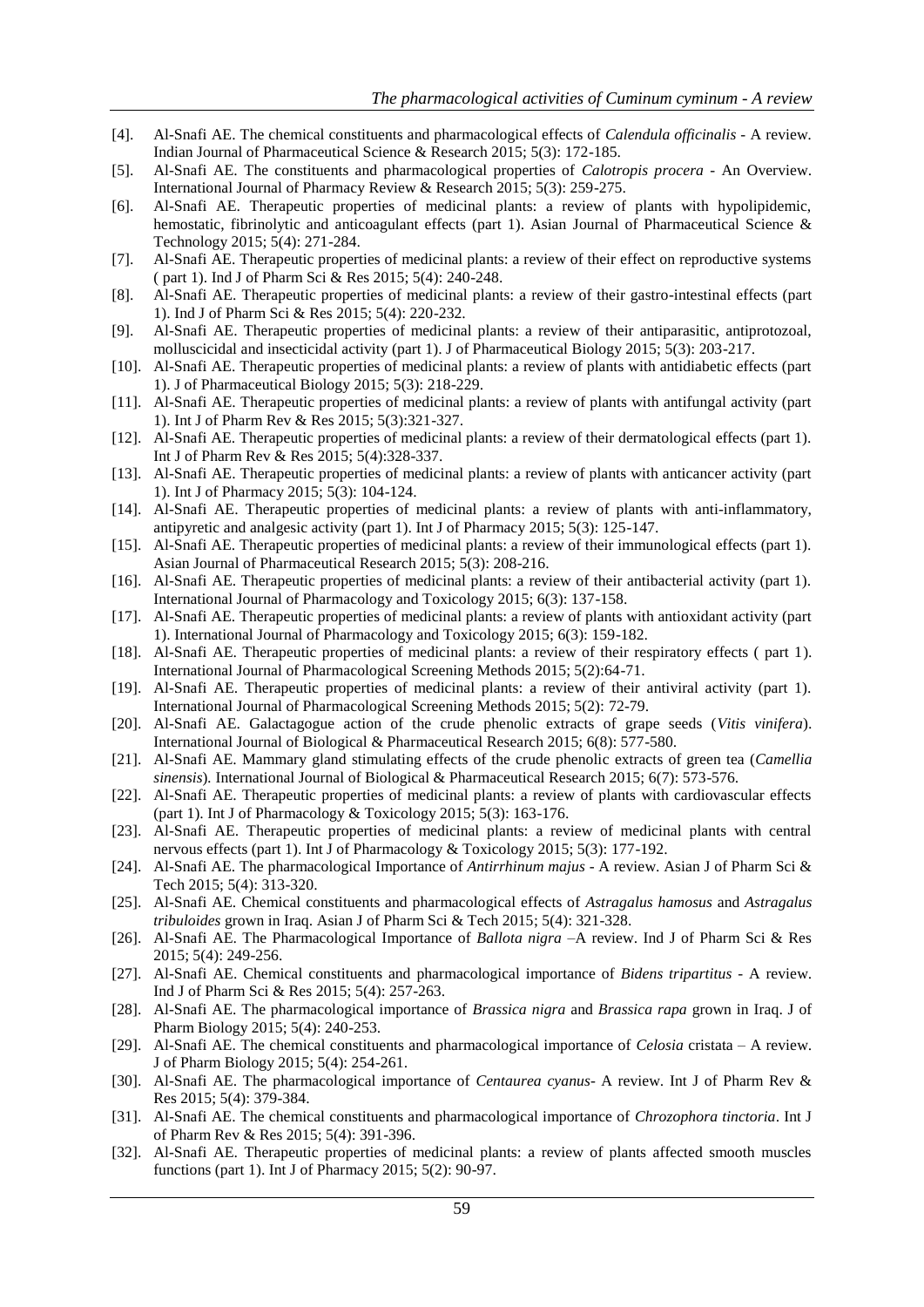- [33]. Al-Snafi AE. Medicinal plants with anti-urolithiatic effects (part1). Int J of Pharmacy 2015; 5(2): 98-103.
- [34]. Al-Snafi AE, Allahwerdi, IY. and Jawad IA. Using of topical 5% urtica dioica ointment in treatment of psoriasis. European Journal of Biomedical and Pharmaceutical Sciences 2015; 2(4):103-111.
- [35]. Al-Snafi AE. The pharmacological importance of Capsicum species (*Capsicum annuum* and *Capsicum frutescens*) grown in Iraq. Journal of Pharmaceutical Biology 2015; 5(3): 124-142.
- [36]. Al-Snafi AE. Therapeutic properties of medicinal plants: a review of their detoxification capacity and protective effects (part 1). Asian Journal of Pharmaceutical Science & Technology 2015; 5(4): 257-270.
- [37]. Al-Snafi AE. Cardiovascular effects of *Carthamus tinctorius*: A mini-review. Asian Journal of Pharmaceutical Research 2015; 5(3): 199-209.
- [38]. Al-Snafi AE, Wajdy JM and Tayseer Ali Talab. Galactagogue action of *Nigella sativa* seeds. IOSR Journal of Pharmacy 2014; 4(6): 58-61.
- [39]. Al-Snafi AE. The chemical constituents and pharmacological effects of *Adiantum capillus-veneris*  A review. Asian Journal of Pharmaceutical Science and Technology 2015; 5(2): 106-111.
- [40]. Al-Snafi AE. The pharmacological and therapeutic importance of *Agrimonia eupatoria-* A review*.* Asian Journal of Pharmaceutical Science and Technology 2015; 5(2): 112-117.
- [41]. Al-Snafi AE. The chemical constituents and pharmacological effects of *Ammannia baccifera -* A review. International Journal of Pharmacy 2015; 5(1): 28-32.
- [42]. Al-Snafi AE. The chemical constituents and pharmacological importance of *Carthamus tinctorius*  An overview. Journal of Pharmaceutical Biology 2015; 5(3): 143-166.
- [43]. Al-Snafi AE. Clinically tested medicinal plant: A review (Part 1). SMU Medical Journal 2016; 3(1): 99- 128.
- [44]. Al-Snafi AE. The pharmacological importance of *Artemisia campestris* A review. Asian Journal of Pharmaceutical Research 2015;5(2): 88-92.
- [45]. Al-Snafi AE. Chemical constituents and pharmacological effects of *Asclepias curassavica*  A review. Asian Journal of Pharmaceutical Research 2015; 5(2): 83-87.
- [46]. Al-Snafi AE. The pharmacological importance of *Asparagus officinalis*  A review. Journal of Pharmaceutical Biology 2015; 5(2): 93-98.
- [47]. Al-Snafi AE. The medical importance of *Betula alba*  An overview. Journal of Pharmaceutical Biology 2015; 5(2): 99-103.
- [48]. Al-Snafi AE. Bioactive components *and* pharmacological effects of *Canna indica* An overview. International Journal of Pharmacology and toxicology 2015; 5(2):71-75.
- [49]. Al-Snafi AE. The chemical constituents and pharmacological effects of *Capsella bursa-pastoris*  A review. International Journal of Pharmacology and toxicology 2015; 5(2):76-81.
- [50]. Al-Snafi AE. The pharmacological importance of *Ailanthus altissima-* A review. International Journal of Pharmacy Review and Research 2015; 5(2):121-129
- [51]. Al-Snafi AE. *Alhagi maurorum* as a potential medicinal herb: An Overview. International Journal of Pharmacy Review and Research 2015; 5(2):130-136.
- [52]. Al-Snafi AE. The pharmacological importance of *Aloe vera* A review*.* International Journal of Phytopharmacy Research 2015; 6(1) : 28-33.
- [53]. Al-Snafi AE. The constituents and biological effects of *Arundo donax*  A review. International Journal of Phytopharmacy Research 2015; 6(1): 34-40.
- [54]. Al-Snafi AE. The nutritional and therapeutic importance of *Avena sativa*  An Overview. International Journal of Phytotherapy 2015; 5(1): 48-56.
- [55]. Al-Snafi AE. The Pharmacological importance of *Bellis perennis*  A review. International Journal of Phytotherapy 2015; 5(2): 63-69.
- [56]. Al-Snafi AE. The chemical constituents and pharmacological effects of *Capparis spinosa -* An overview*.*  Indian Journal of Pharmaceutical Science and Research 2015; 5(2): 93-100.
- [57]. Al-Snafi AE. The chemical constituents and pharmacological effects of *Carum carvi -* A review*.* Indian Journal of Pharmaceutical Science and Research 2015; 5(2): 72-82.
- [58]. Al-Snafi AE. The pharmacological importance of *Casuarina equisetifolia*  An Overview*.* International Journal of Pharmacological Screening Methods 2015; 5(1): 4-9.
- [59]. Al-Snafi AE. The chemical constituents and pharmacological effects of *Chenopodium album -* An overview*.* International J of Pharmacological Screening Methods 2015; 5(1): 10-17.
- [60]. Al-Snafi AE. Chemical constituents and pharmacological effects of *Clerodendrum inerme-* A review. SMU Medical Journal 2016; 3(1): 129-153.
- [61]. Ali Esmail Al-snafi. Chemical constituents and pharmacological effects of *Citrullus colocynthis*  A review. IOSR Journal Of Pharmacy 2016; 6(3): 57-67.
- [62]. Ali Esmail Al-Snafi. Medical importance of *Cichorium intybus*  A review IOSR Journal Of Pharmacy 2016; 6(3): 41-56.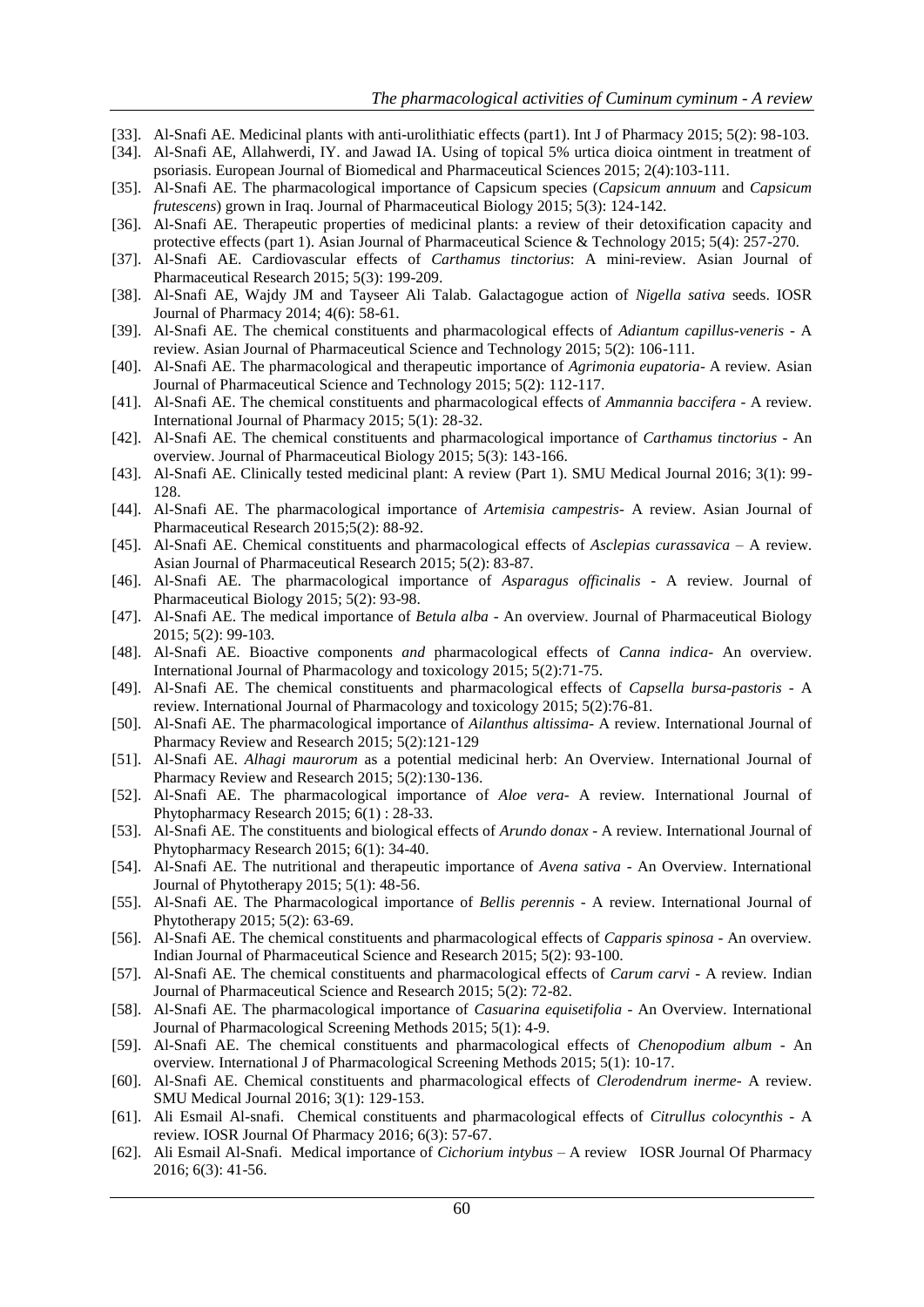- [63]. Ali Esmail Al-Snafi. Pharmacological importance of *Clitoria ternatea*  A review IOSR Journal Of Pharmacy 2016; 6(3): 68-83.
- [64]. Ali Esmail Al-Snafi. The medical Importance of *Cicer arietinum*  A review IOSR Journal Of Pharmacy 2016; 6(3): 29-40.
- [65]. Ali Esmail Al-Snafi. Medical importance of *Antemis nobilis* ( *Chamaemelum nobilis*)- A review. Asian Journal of Pharmaceutical Science & Technology 2016; 6(2): 89-95.
- [66]. Ali Esmail Al-Snafi. *Adonis aestivalis*: pharmacological and toxicological activities- A revew. Asian Journal of Pharmaceutical Science & Technology 2016; 6(2): 96-102.
- [67]. Al-Snafi AE. Study of drugs prescribing pattern of specialists and general practitioners in Tikrit city. Med J Tikrit Univ 1997; 3: 12-17 .
- [68]. Al- Snafi AE. Antimicrobial drugs. Al Diaa Publication house, Iraq 2013.
- [69]. Al- Snafi AE. Pharmacology and therapeutics. Al Diaa Publication house, Iraq 2013.
- [70]. Al-Snafi, AE. The best lysosomal stabilizing and hypolipoproteinemic mono/ polyunsaturated fatty acids combination . Med. J Tikrit Univer 2002, 8:148-153 .
- [71]. The plant list. A working list of all plant species. *Cuminum cyminum,* [http://www.](http://www/) theplantlist.org/tpl/record/kew-2747364
- [72]. ITIS (Integrated Taxonomic Information System) report, *Cuminum cyminum* [L.,](http://www.itis.gov/servlet/SingleRpt/RefRpt?search_type=author&search_id=author_id&search_id_value=41302) [http://www.itis.gov/servlet/SingleRpt/SingleRpt?](http://www.itis.gov/servlet/SingleRpt/SingleRpt) search\_topic=TSN&search \_value=501839
- [73]. Rai N, Yadav S, Verma AK, Tiwari L and Sharma RK. A monographic profile on quality specifications for a herbal drug and spice of commerce- *Cuminum cyminum* L. International Journal of Advanced Herbal Science and Technology 2012; 1(1): 1-12.
- [74]. USDA, ARS, National Genetic Resources Program. Germplasm Resources Information Network- (GRIN). National Germplasm Resources Laboratory, Beltsville, Maryland. URL: [http://www.ars](http://www.ars-grin.gov.4/cgi-bin/npgs/html/taxon)[grin.gov.4/cgi-bin/npgs/html/taxon.](http://www.ars-grin.gov.4/cgi-bin/npgs/html/taxon) pl?12617 (05 Nov 2015)
- [75]. Shivakumar SI, Shahapurkar AA, Kalmath KV and Shivakumar B. Antiinflammatory activity of fruits of *Cuminum cyminum* Linn. Der Pharmacia Lettre 2010; 2(1): 22–24.
- [76]. Zohary D and Hopf M. Domestication of plants in the old world, third edition. Oxford University Press 2000: 206.
- [77]. Parashar M, Jakhar ML and Malik CP. A review on biotechnology, genetic diversity in cumin (*Cuminum cyminum*). Life Science 2014; 4(4): L17-L34.
- [78]. PDR for Herbal Medicines. Medical Economics Company, Inc. at Montvale, 2000: 237-238.
- [79]. Parthasarathy VA, Chempakam B and Zachariah TJ. Chemistry of spices. CAB International 2008: 211- 226.
- [80]. Prajapati ND, Purohit SS, Sharma AK and Kumar T. A Hand Book of Medicinal Plant: a Complete Source Book. Agrobios (India) 2003: 928.
- [81]. Farrell KT. In: Spices, Condiments and seasonings. The AVI Publishing Co., Inc., Westport, Connecticut 1985: 98–100.
- [82]. Moawad SA, El-Ghorab AH, Hassan M, Nour-Eldin H and El-Gharabli MM. Chemical and microbiological characterization of Egyptian cultivars for some spices and herbs commonly exported abroad. Food and Nutrition Sciences 2015; 6: 643-659.
- [83]. Gohari AR and Saeidnia S. A review on phytochemistry of *Cuminum cyminum* seeds and its standards from field to market. Pharmacognosy Journal 2011;3(25): 1-5.
- [84]. Hashum F and Al-Hashemi Y. Chromatographic separation and identification of some volatile oils, organic acids and phenols from the seeds of *Cuminum cyminum* growing in Iraq. IJRRAS 2014; 19 (1): 80-90.
- [85]. Baser KHC, Kürkcüoglu M and Özek T. Composition of the Turkish cumin seed oil. Journal of Essential Oil Research 1992; 4(2): 133-138.
- [86]. [Rihawy MS,](http://www.ncbi.nlm.nih.gov/pubmed/?term=Rihawy%20MS%5BAuthor%5D&cauthor=true&cauthor_uid=24507878) [Bakraji EH](http://www.ncbi.nlm.nih.gov/pubmed/?term=Bakraji%20EH%5BAuthor%5D&cauthor=true&cauthor_uid=24507878) and [Odeh A.](http://www.ncbi.nlm.nih.gov/pubmed/?term=Odeh%20A%5BAuthor%5D&cauthor=true&cauthor_uid=24507878) PIXE and GC-MS investigation for the determination of the chemical composition of Syrian *Cuminum cyminum* L. [Appl Radiat Isot](http://www.ncbi.nlm.nih.gov/pubmed/24507878) 2014; 86:118-125.
- [87]. Hajlaoui H, Mighri H, Noumi E, Snoussi M, Trabelsi N, Ksouri R and Bakhrouf A. Chemical composition and biological activities of Tunisian *Cuminum cyminum* L. essential oil: a high effectiveness against *Vibrio* spp. strains. Food and Chemical Toxicology 2010; 48(8/9): 2186-2192.
- [88]. Chaudhary N, Husain SS and Ali M. Chemical composition and antimicrobial activity of cumin oil (*Cuminum cyminum*, Apiaceae). Journal of Pharmacy and Pharmaceutical Sciences 2014; 3(7): 1428- 1441.
- [89]. Wanner J, Bail S, Jirovetz L, Buchbauer G, Schmidt E, Gochev V, Girova T, Atanasova T and Stoyanova A. Chemical composition and antimicrobial activity of cumin oil (*Cuminum cyminum*, Apiaceae). Natural Product Communications 2010; 5(9): 1355-1358 .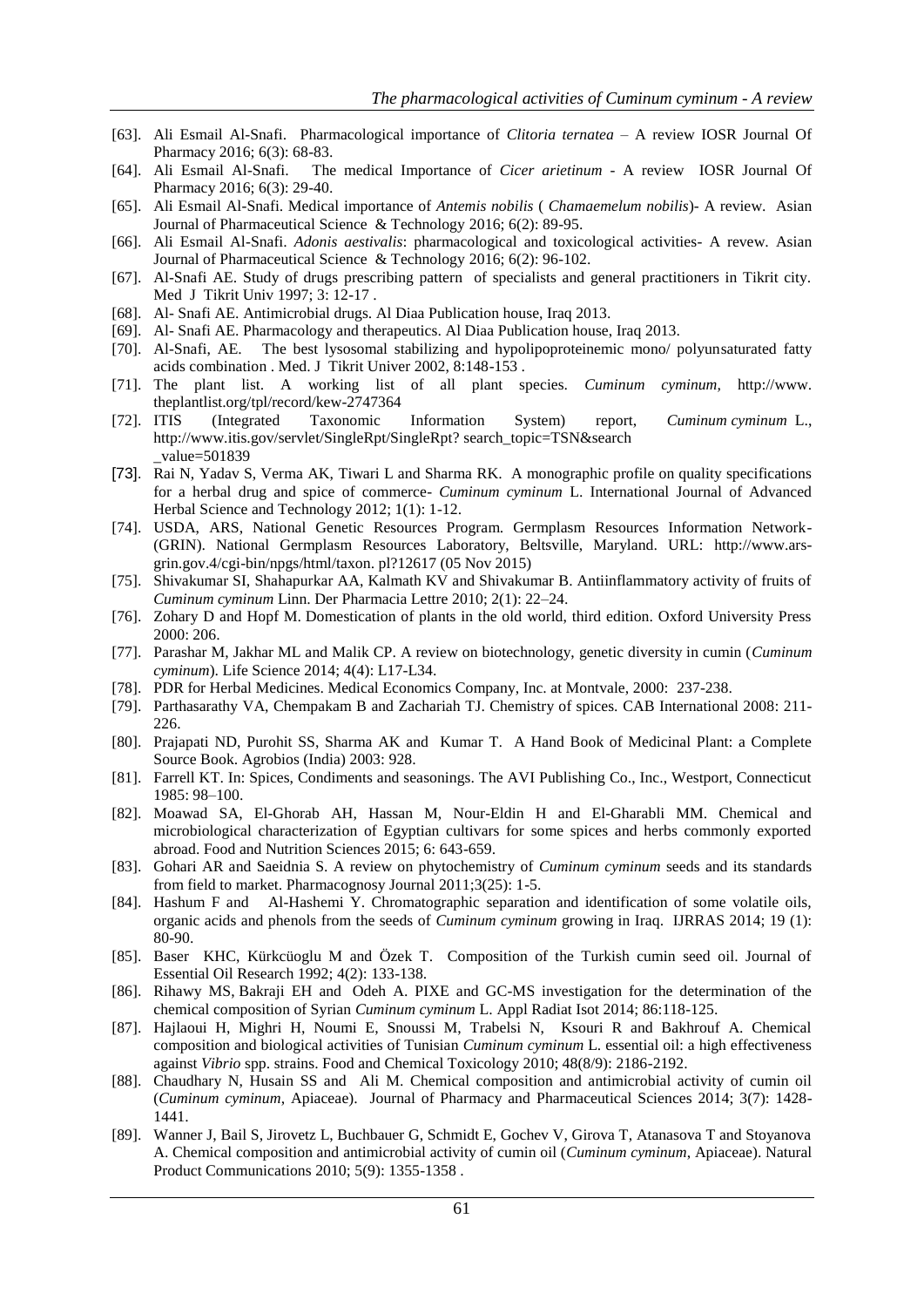- [90]. Li R and Jiang Z. Chemical composition of the essential oil of *Cuminum cyminum* L. from China. Flavour and Fragrance Journal 2004; 19(4): 311-313.
- [91]. Moghadam ARL. Essential oil of the seeds of *Cuminum cyminum* L.(Apiaceae). Bull Env Pharmacol Life Sci 2015; 4(3):161-163.
- [92]. Romeilah RM, Fayed SA and Mahmoud GI. Chemical compositions, antiviral and antioxidant activities of seven essential oils. Journal of Applied Sciences Research 2010; 6(1): 50-62.
- [93]. -Gachkar L, Davood Y, Mohammad BR, Masood T, Shakiba AA. and Iraj R. Chemical and biological characteristics of *Cuminum cyminum* and *Rosmarinus officinalis* essential oils. Food Chemistry 2007; 102(3): 898-904.
- [94]. Chaudhary N, Husain SS and Ali M. New phenolic, triterpenic and steroidal constituents from the fruits of *Cuminum cyminum* L. Journal of Pharmacognosy and Phytochemistry 2014; 3 (1): 149-154.
- [95]. Leug AY and Foster S.. Encyclopedia of common natural ingredients used in food, drugs and cosmetic*.*  Wiley- Interscience Publication, Johan Wiley & Sons Inc 1980: 409.
- [96]. [Vallverdú-Queralt A,](http://www.ncbi.nlm.nih.gov/pubmed/?term=Vallverd%C3%BA-Queralt%20A%5BAuthor%5D&cauthor=true&cauthor_uid=24518346) [Regueiro J,](http://www.ncbi.nlm.nih.gov/pubmed/?term=Regueiro%20J%5BAuthor%5D&cauthor=true&cauthor_uid=24518346) [Martínez-Huélamo M,](http://www.ncbi.nlm.nih.gov/pubmed/?term=Mart%C3%ADnez-Hu%C3%A9lamo%20M%5BAuthor%5D&cauthor=true&cauthor_uid=24518346) [Rinaldi Alvarenga JF,](http://www.ncbi.nlm.nih.gov/pubmed/?term=Rinaldi%20Alvarenga%20JF%5BAuthor%5D&cauthor=true&cauthor_uid=24518346) [Leal LN](http://www.ncbi.nlm.nih.gov/pubmed/?term=Leal%20LN%5BAuthor%5D&cauthor=true&cauthor_uid=24518346) and [Lamuela-](http://www.ncbi.nlm.nih.gov/pubmed/?term=Lamuela-Raventos%20RM%5BAuthor%5D&cauthor=true&cauthor_uid=24518346)[Raventos RM.](http://www.ncbi.nlm.nih.gov/pubmed/?term=Lamuela-Raventos%20RM%5BAuthor%5D&cauthor=true&cauthor_uid=24518346) A comprehensive study on the phenolic profile of widely used culinary herbs and spices: rosemary, thyme, oregano, cinnamon, cumin and bay[. Food Chem](http://www.ncbi.nlm.nih.gov/pubmed/24518346) 2014; 154:299-307.
- [97]. [Bettaieb I,](http://www.ncbi.nlm.nih.gov/pubmed/?term=Bettaieb%20I%5BAuthor%5D&cauthor=true&cauthor_uid=20809647) [Bourgou S,](http://www.ncbi.nlm.nih.gov/pubmed/?term=Bourgou%20S%5BAuthor%5D&cauthor=true&cauthor_uid=20809647) [Wannes WA,](http://www.ncbi.nlm.nih.gov/pubmed/?term=Wannes%20WA%5BAuthor%5D&cauthor=true&cauthor_uid=20809647) [Hamrouni I,](http://www.ncbi.nlm.nih.gov/pubmed/?term=Hamrouni%20I%5BAuthor%5D&cauthor=true&cauthor_uid=20809647) [Limam F](http://www.ncbi.nlm.nih.gov/pubmed/?term=Limam%20F%5BAuthor%5D&cauthor=true&cauthor_uid=20809647) and [Marzouk B.](http://www.ncbi.nlm.nih.gov/pubmed/?term=Marzouk%20B%5BAuthor%5D&cauthor=true&cauthor_uid=20809647) Essential oils, phenolics, and antioxidant activities of different parts of cumin (*Cuminum cyminum* L.). [J Agric Food Chem](http://www.ncbi.nlm.nih.gov/pubmed/20809647) 2010; 58(19): 10410-10418.
- [98]. [Rebey IB,](http://www.ncbi.nlm.nih.gov/pubmed/?term=Rebey%20IB%5BAuthor%5D&cauthor=true&cauthor_uid=25277369) [Kefi S,](http://www.ncbi.nlm.nih.gov/pubmed/?term=Kefi%20S%5BAuthor%5D&cauthor=true&cauthor_uid=25277369) [Bourgou S,](http://www.ncbi.nlm.nih.gov/pubmed/?term=Bourgou%20S%5BAuthor%5D&cauthor=true&cauthor_uid=25277369) [Ouerghemmi I,](http://www.ncbi.nlm.nih.gov/pubmed/?term=Ouerghemmi%20I%5BAuthor%5D&cauthor=true&cauthor_uid=25277369) [Ksouri R,](http://www.ncbi.nlm.nih.gov/pubmed/?term=Ksouri%20R%5BAuthor%5D&cauthor=true&cauthor_uid=25277369) [Tounsi MS](http://www.ncbi.nlm.nih.gov/pubmed/?term=Tounsi%20MS%5BAuthor%5D&cauthor=true&cauthor_uid=25277369) and [Marzouk B.](http://www.ncbi.nlm.nih.gov/pubmed/?term=Marzouk%20B%5BAuthor%5D&cauthor=true&cauthor_uid=25277369) Ripening stage and extraction method effects on physical properties, polyphenol composition and antioxidant activities of cumin (*Cuminum cyminum* L.) seeds. [Plant Foods Hum Nutr](http://www.ncbi.nlm.nih.gov/pubmed/25277369) 2014; 69(4): 358-364.
- [99]. Bameri Z, Amini-Boroujeni N, Saeidi S and Bazi S. Antimicrobial activity of *Cyminum cuminum*  against biofilm E. coli. International Research Journal of Applied and Basic Sciences 2013; 5 (10): 1232- 1234.
- [100]. Jirovetz L, Buchbauer G, Stoyanova AS, Georgiev EV, Stanka T and Damianova ST. Composition, quality control and antimicrobial activity of the essential oil of cumin (*Cuminum cyminum* L.) seeds from Bulgaria that had been stored for up to 36 years. Int J Food Sc Techn 2005; 40: 305-310.
- [101]. Farag RS, Daw ZY, Hewedi FM and El-Baroty GSA. Antimicrobial activity of some Egyptian spice essential oils. Journal of Food Protection 1989; 52(9): 665-667.
- [102]. -Dwivedi SK and Dubey NK. Potential use of the essential oil of *Trachyspermum ammi* against seedborne fungi of guar (*Cyamopsis tetragonoloba* L. Taub). Mycopathologia 1993; 121(2): 101-104.
- [103]. Stefanini MB, Figueiredo RO, Ming LC and Junior AF. Antimicrobial activity of the essential oils of some spice herbs. Acta Horticulturae 2003; 597:215-216.
- [104]. Leopold J, Buchbauer G, Stoyanova AS, Georgiev EV and Damianova ST. Composition, quality control and antimicrobial activity of the essential oil of cumin (*Cuminum cyminum* L.) seeds from Bulgaria that had been stored for up to 36 years. International Journal of Food Science & Technology 2005; 40(3): 305-310.
- [105]. Fakoor MH and Rasooli I. Pathogen control by antioxidative characteristics of *Cuminum cyminum* and *Rosmarinus officinalis* essential oils. Acta Horticulturae 2008; 786: 125-136.
- [106]. Hadian J, Ghasemnezhad M, Ranjbar H, Frazane M and Ghorbanpour M. Antifungal potency of some essential oils in control of postharvest decay of strawberry caused by *Botrytis cinerea*, *Rhizopus stolonifer* and *Aspergillus niger*. Journal of Essential Oil-Bearing Plants 2008; 11(5):553-562.
- [107]. Hu L, Chen C, Yi X, Feng J and Zhang X. Inhibition of p-isopropyl benzaldehyde and p-isopropyl benzoic acid extracted from *Cuminum cyminum* against plant pathogens. Acta Botanica Boreali-Occidentalia Sinica 2008; 28(11): 2349-2354.
- [108]. Manuel V, Ruiz-Navajas Y, Fernandez-Lopez J and Perez-Alvarez JA. Antibacterial activity of different essential oils obtained from spices widely used in Mediterranean diet. International Journal of Food Science & Technology 2008; 43(3): 526-531.
- [109]. Karbin S, Rad AB, Arouiee H and Jafarn S. Antifungal activities of the essential oils on post-harvest disease agent *Aspergillus flavus*. Advances in Environmental Biology 2009; 3(3): 219-225.
- [110]. Marjanlo AA, Mostofi Y, Shoeibi S and Fattahi, M. Effect of cumin essential oil on postharvest decay and some quality factors of strawberry. Journal of Medicinal Plants 2009; 8(31): 25-43.
- [111]. Mahmoudi H, Rahnama K and Arabkhani MA. Antibacterial effect essential oil and extracts of medicinal plant on the causal agents of bacterial canker and leaf spot on the stone fruit tree. Journal of Medicinal Plants 2010; 9(36): 34-42.
- [112]. Oroojalian F, Kasra KR, Azizi M and Bassami MR. Synergistic antibacterial activity of the essential oils from three medicinal plants against some important food-borne pathogens by microdilution method. Iranian Journal of Medicinal and Aromatic Plants 2010; 26(2): 133-146.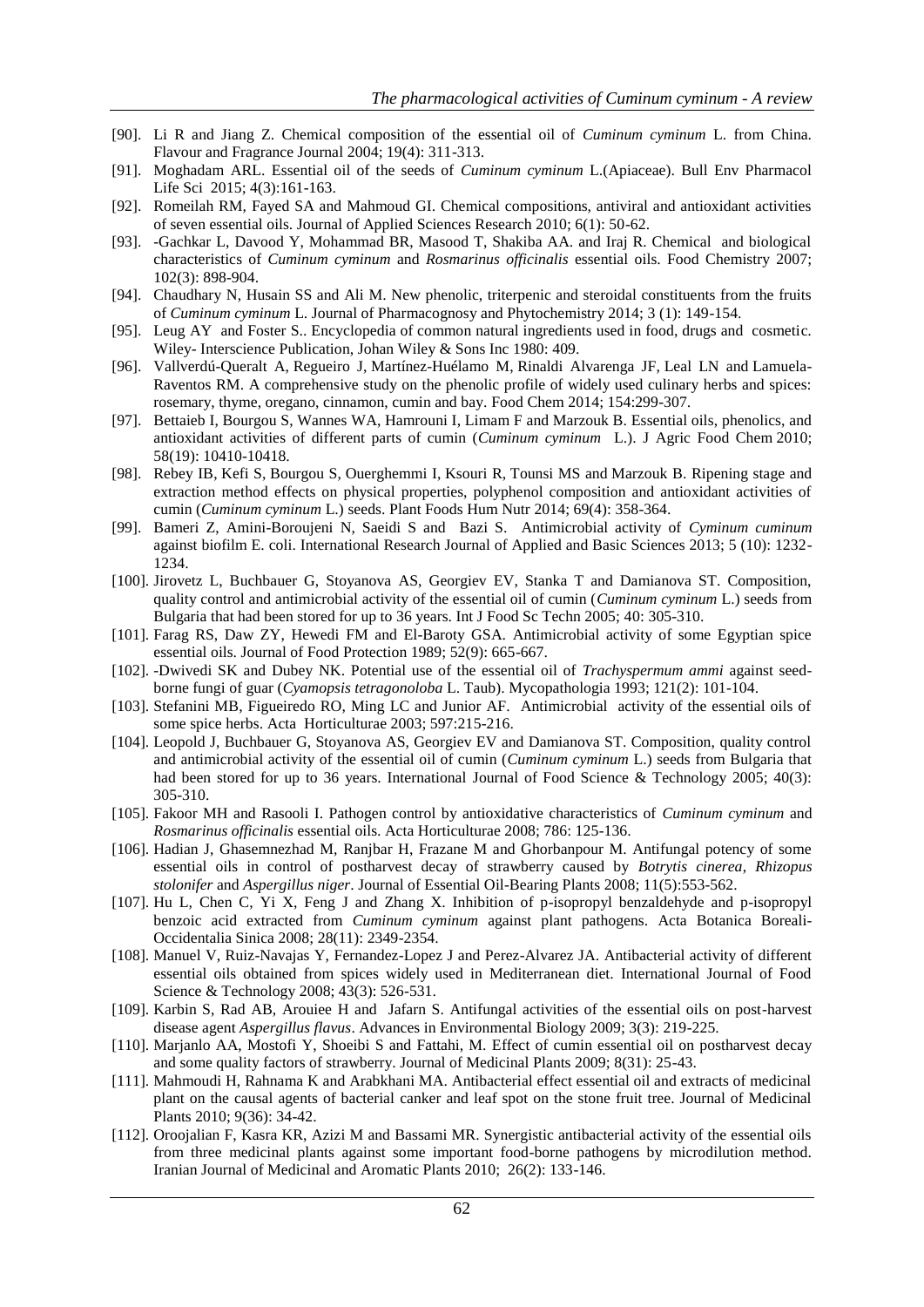- [113]. Romagnol, C, Andreotti E, Maietti S, Rai M and Mares D. Antifungal activity of essential oil from fruits of Indian *Cuminum cyminum*. Pharmaceutical Biology 2010; 48(7): 834-838.
- [114]. Basmacıoglu MH , Özdemı̇r P and Hames EE . Chemical compositions and antibacterial activity of the essential oils from some plant species. Ege Üniversitesi Ziraat Fakültesi Dergisi 2011; 48(1): 11-18.
- [115]. Sheikh MI, Islam S, Rahman A, Rahman M, Rahim A and Alam F. Control of some human pathogenic bacteria by seed extracts of cumin (*Cuminum cyminum* L). Agriculturae Conspectus Scientifi cus 2010; 75 (1):39-44.
- [116]. [Iacobellis NS,](http://www.ncbi.nlm.nih.gov/pubmed/?term=Iacobellis%20NS%5BAuthor%5D&cauthor=true&cauthor_uid=15631509) [Lo Cantore P,](http://www.ncbi.nlm.nih.gov/pubmed/?term=Lo%20Cantore%20P%5BAuthor%5D&cauthor=true&cauthor_uid=15631509) [Capasso F](http://www.ncbi.nlm.nih.gov/pubmed/?term=Capasso%20F%5BAuthor%5D&cauthor=true&cauthor_uid=15631509) and [Senatore F.](http://www.ncbi.nlm.nih.gov/pubmed/?term=Senatore%20F%5BAuthor%5D&cauthor=true&cauthor_uid=15631509) Antibacterial activity of *Cuminum cyminum* L. and *Carum carvi* L. essential oils. [J Agric Food Chem](http://www.ncbi.nlm.nih.gov/pubmed/15631509) 2005; 53(1): 57-61.
- [117]. [Shayegh S,](http://www.ncbi.nlm.nih.gov/pubmed/?term=Shayegh%20S%5BAuthor%5D&cauthor=true&cauthor_uid=18404563) [Rasooli I,](http://www.ncbi.nlm.nih.gov/pubmed/?term=Rasooli%20I%5BAuthor%5D&cauthor=true&cauthor_uid=18404563) [Taghizadeh M](http://www.ncbi.nlm.nih.gov/pubmed/?term=Taghizadeh%20M%5BAuthor%5D&cauthor=true&cauthor_uid=18404563) and [Astaneh SD.](http://www.ncbi.nlm.nih.gov/pubmed/?term=Astaneh%20SD%5BAuthor%5D&cauthor=true&cauthor_uid=18404563) Phytotherapeutic inhibition of supragingival dental plaque[. Nat Prod Res](http://www.ncbi.nlm.nih.gov/pubmed/18404563) 2008; 22(5):428-439.
- [118]. [Tavakoli HR,](http://www.ncbi.nlm.nih.gov/pubmed/?term=Tavakoli%20HR%5BAuthor%5D&cauthor=true&cauthor_uid=26034554) [Mashak Z,](http://www.ncbi.nlm.nih.gov/pubmed/?term=Mashak%20Z%5BAuthor%5D&cauthor=true&cauthor_uid=26034554) [Moradi B](http://www.ncbi.nlm.nih.gov/pubmed/?term=Moradi%20B%5BAuthor%5D&cauthor=true&cauthor_uid=26034554) and [Sodagari HR.](http://www.ncbi.nlm.nih.gov/pubmed/?term=Sodagari%20HR%5BAuthor%5D&cauthor=true&cauthor_uid=26034554) Antimicrobial activities of the combined use of *Cuminum cyminum* L. essential oil, nisin and storage temperature against *Salmonella typhimurium* and *Staphylococcus aureus in vitro*[. Jundishapur J Microbiol](http://www.ncbi.nlm.nih.gov/pubmed/26034554) 2015; 8(4): e24838.
- [119]. [Allahghadri T,](http://www.ncbi.nlm.nih.gov/pubmed/?term=Allahghadri%20T%5BAuthor%5D&cauthor=true&cauthor_uid=20492235) [Rasooli I,](http://www.ncbi.nlm.nih.gov/pubmed/?term=Rasooli%20I%5BAuthor%5D&cauthor=true&cauthor_uid=20492235) [Owlia P,](http://www.ncbi.nlm.nih.gov/pubmed/?term=Owlia%20P%5BAuthor%5D&cauthor=true&cauthor_uid=20492235) [Nadooshan MJ,](http://www.ncbi.nlm.nih.gov/pubmed/?term=Nadooshan%20MJ%5BAuthor%5D&cauthor=true&cauthor_uid=20492235) [Ghazanfari T,](http://www.ncbi.nlm.nih.gov/pubmed/?term=Ghazanfari%20T%5BAuthor%5D&cauthor=true&cauthor_uid=20492235) [Taghizadeh M](http://www.ncbi.nlm.nih.gov/pubmed/?term=Taghizadeh%20M%5BAuthor%5D&cauthor=true&cauthor_uid=20492235) and [Astaneh SD.](http://www.ncbi.nlm.nih.gov/pubmed/?term=Astaneh%20SD%5BAuthor%5D&cauthor=true&cauthor_uid=20492235) Antimicrobial property, antioxidant capacity, and cytotoxicity of essential oil from cumin produced in Iran. [J Food Sci](http://www.ncbi.nlm.nih.gov/pubmed/20492235) 2010; 75(2): H54-61.
- [120]. Toroglu S. *In-vitro* antimicrobial activity and synergistic/antagonistic effect of interactions between antibiotics and some spice essential oils. Journal of Environmental Biology January 2011; 32 (1): 23-29.
- [121]. [Irkin R](http://www.ncbi.nlm.nih.gov/pubmed/?term=Irkin%20R%5BAuthor%5D&cauthor=true&cauthor_uid=19278342) and [Korukluoglu M.](http://www.ncbi.nlm.nih.gov/pubmed/?term=Korukluoglu%20M%5BAuthor%5D&cauthor=true&cauthor_uid=19278342) Growth inhibition of pathogenic bacteria and some yeasts by selected essential oils and survival of *L. monocytogenes* and *C. albicans* in apple-carrot juice. [Foodborne Pathog](http://www.ncbi.nlm.nih.gov/pubmed/19278342)  [Dis](http://www.ncbi.nlm.nih.gov/pubmed/19278342) 2009; 6(3):387-394.
- [122]. [Derakhshan S,](http://www.ncbi.nlm.nih.gov/pubmed/?term=Derakhshan%20S%5BAuthor%5D&cauthor=true&cauthor_uid=18715764) [Sattari M](http://www.ncbi.nlm.nih.gov/pubmed/?term=Sattari%20M%5BAuthor%5D&cauthor=true&cauthor_uid=18715764) and [Bigdeli M.](http://www.ncbi.nlm.nih.gov/pubmed/?term=Bigdeli%20M%5BAuthor%5D&cauthor=true&cauthor_uid=18715764) Effect of subinhibitory concentrations of cumin (*Cuminum cyminum* L) seed essential oil and alcoholic extract on the morphology, capsule expression and urease activity of *Klebsiella pneumoniae*. [Int J Antimicrob Agents](http://www.ncbi.nlm.nih.gov/pubmed/18715764) 2008; 32(5):432-436.
- [123]. [Khosravi AR,](http://www.ncbi.nlm.nih.gov/pubmed/?term=Khosravi%20AR%5BAuthor%5D&cauthor=true&cauthor_uid=21861703) [Shokri H](http://www.ncbi.nlm.nih.gov/pubmed/?term=Shokri%20H%5BAuthor%5D&cauthor=true&cauthor_uid=21861703) and [Minooeianhaghighi M.](http://www.ncbi.nlm.nih.gov/pubmed/?term=Minooeianhaghighi%20M%5BAuthor%5D&cauthor=true&cauthor_uid=21861703) Inhibition of aflatoxin production and growth of *Aspergillus parasiticus* by *Cuminum cyminum*, *Ziziphora clinopodioides*, and *Nigella sativa* essential oils. [Foodborne Pathog Dis](http://www.ncbi.nlm.nih.gov/pubmed/21861703) 2011; 8(12): 1275-1280.
- [124]. [Awan UA,](http://www.ncbi.nlm.nih.gov/pubmed/?term=Awan%20UA%5BAuthor%5D&cauthor=true&cauthor_uid=24191314) [Andleeb S,](http://www.ncbi.nlm.nih.gov/pubmed/?term=Andleeb%20S%5BAuthor%5D&cauthor=true&cauthor_uid=24191314) [Kiyani A,](http://www.ncbi.nlm.nih.gov/pubmed/?term=Kiyani%20A%5BAuthor%5D&cauthor=true&cauthor_uid=24191314) [Zafar A,](http://www.ncbi.nlm.nih.gov/pubmed/?term=Zafar%20A%5BAuthor%5D&cauthor=true&cauthor_uid=24191314) [Shafique I,](http://www.ncbi.nlm.nih.gov/pubmed/?term=Shafique%20I%5BAuthor%5D&cauthor=true&cauthor_uid=24191314) [Riaz N,](http://www.ncbi.nlm.nih.gov/pubmed/?term=Riaz%20N%5BAuthor%5D&cauthor=true&cauthor_uid=24191314) [Azhar MT](http://www.ncbi.nlm.nih.gov/pubmed/?term=Azhar%20MT%5BAuthor%5D&cauthor=true&cauthor_uid=24191314) and [Uddin H.](http://www.ncbi.nlm.nih.gov/pubmed/?term=Uddin%20H%5BAuthor%5D&cauthor=true&cauthor_uid=24191314) Antibacterial screening of traditional herbal plants and standard antibiotics against some human bacterial pathogens. [Pak J Pharm Sci](http://www.ncbi.nlm.nih.gov/pubmed/24191314) 2013; 26(6): 1109-1116.
- [125]. [Kedia A,](http://www.ncbi.nlm.nih.gov/pubmed/?term=Kedia%20A%5BAuthor%5D&cauthor=true&cauthor_uid=24211773) [Prakash B,](http://www.ncbi.nlm.nih.gov/pubmed/?term=Prakash%20B%5BAuthor%5D&cauthor=true&cauthor_uid=24211773) [Mishra PK](http://www.ncbi.nlm.nih.gov/pubmed/?term=Mishra%20PK%5BAuthor%5D&cauthor=true&cauthor_uid=24211773) and [Dubey NK.](http://www.ncbi.nlm.nih.gov/pubmed/?term=Dubey%20NK%5BAuthor%5D&cauthor=true&cauthor_uid=24211773) Antifungal and antiaflatoxigenic properties of *Cuminum cyminum* (L.) seed essential oil and its efficacy as a preservative in stored commodities. [Int J Food](http://www.ncbi.nlm.nih.gov/pubmed/24211773)  [Microbiol](http://www.ncbi.nlm.nih.gov/pubmed/24211773) 2014; 168-169: 1-7.
- [126]. [Naeini A,](http://www.ncbi.nlm.nih.gov/pubmed/?term=Naeini%20A%5BAuthor%5D&cauthor=true&cauthor_uid=24210587) [Naderi NJ](http://www.ncbi.nlm.nih.gov/pubmed/?term=Naderi%20NJ%5BAuthor%5D&cauthor=true&cauthor_uid=24210587) and [Shokri H.](http://www.ncbi.nlm.nih.gov/pubmed/?term=Shokri%20H%5BAuthor%5D&cauthor=true&cauthor_uid=24210587) Analysis and *in vitro* anti-Candida antifungal activity of *Cuminum cyminum* and *Salvadora persica* herbs extracts against pathogenic Candida strains. [J Mycol Med](http://www.ncbi.nlm.nih.gov/pubmed/24210587) 2014; 24(1): 13-18.
- [127]. El-Said AHM and El-Hady G. Antifungal activities of *Cuminum cyminum* and *Pimpinella anisum* essential oils. Int J Curr Microbiol App Sci 2014; 3(3): 937-944.
- [128]. [Khosravi AR,](http://www.ncbi.nlm.nih.gov/pubmed/?term=Khosravi%20AR%5BAuthor%5D&cauthor=true&cauthor_uid=25767755) [Shokri H](http://www.ncbi.nlm.nih.gov/pubmed/?term=Shokri%20H%5BAuthor%5D&cauthor=true&cauthor_uid=25767755) and [Mokhtari AR.](http://www.ncbi.nlm.nih.gov/pubmed/?term=Mokhtari%20AR%5BAuthor%5D&cauthor=true&cauthor_uid=25767755) Efficacy of *Cuminum cyminum* essential oil on FUM1 gene expression of fumonisin-producing *Fusarium verticillioides* strains. [Avicenna J Phytomed](http://www.ncbi.nlm.nih.gov/pubmed/25767755) 2015; 5(1): 34-42.
- [129]. Romeilah RM, Fayed SA and Mahmoud GI. Chemical compositions, antiviral and antioxidant activities of seven essential oils. Journal of Applied Sciences Research 2010; 6(1): 50-62.
- [130]. [Deletre E,](http://www.ncbi.nlm.nih.gov/pubmed/?term=Deletre%20E%5BAuthor%5D&cauthor=true&cauthor_uid=26063119) [Chandre F,](http://www.ncbi.nlm.nih.gov/pubmed/?term=Chandre%20F%5BAuthor%5D&cauthor=true&cauthor_uid=26063119) [Williams L,](http://www.ncbi.nlm.nih.gov/pubmed/?term=Williams%20L%5BAuthor%5D&cauthor=true&cauthor_uid=26063119) [Duménil C,](http://www.ncbi.nlm.nih.gov/pubmed/?term=Dum%C3%A9nil%20C%5BAuthor%5D&cauthor=true&cauthor_uid=26063119) [Menut C](http://www.ncbi.nlm.nih.gov/pubmed/?term=Menut%20C%5BAuthor%5D&cauthor=true&cauthor_uid=26063119) and [Martin T.](http://www.ncbi.nlm.nih.gov/pubmed/?term=Martin%20T%5BAuthor%5D&cauthor=true&cauthor_uid=26063119) Electro-physiological and behavioral characterization of bioactive compounds of the *Thymus vulgaris, Cymbopogon winterianus, Cuminum cyminum* and *Cinnamomum zeylanicum* essential oils against *Anopheles gambiae* and prospects for their use as bednet treatments. [Parasit Vectors](http://www.ncbi.nlm.nih.gov/pubmed/26063119) 2015; 8: 316.
- [131]. Clark L. Dermal contact repellants for starlings: foot exposure to natural plant products. Journal of Wilderness Management 1998; 61(4): 1352–1358.
- [132]. Tunc I, Berger BM, Erler F and Dagli F. Ovicidal activity of essential oils from five plants against two stored product insects. Journal of Stored Product Research 2000; 36: 161–168.
- [133]. Jain SC, Purohit M and Jain R. Pharmacological evaluation of *Cuminum cyminum.* Fitoterapia 1992; 63(4): 291–294.
- [134]. Willatgamuva SA, Platel K, Sarawathi G and Srinivasan K. Antidiabetic influence of dietary cumin seeds (*Cuminum cyminum*) in streptozotocin induced diabetic rats. Nutr Res 1998; 18:131–42.
- [135]. [Patil SB,](http://www.ncbi.nlm.nih.gov/pubmed/?term=Patil%20SB%5BAuthor%5D&cauthor=true&cauthor_uid=23507295) [Takalikar SS,](http://www.ncbi.nlm.nih.gov/pubmed/?term=Takalikar%20SS%5BAuthor%5D&cauthor=true&cauthor_uid=23507295) [Joglekar MM,](http://www.ncbi.nlm.nih.gov/pubmed/?term=Joglekar%20MM%5BAuthor%5D&cauthor=true&cauthor_uid=23507295) [Haldavnekar VS](http://www.ncbi.nlm.nih.gov/pubmed/?term=Haldavnekar%20VS%5BAuthor%5D&cauthor=true&cauthor_uid=23507295) and [Arvindekar AU.](http://www.ncbi.nlm.nih.gov/pubmed/?term=Arvindekar%20AU%5BAuthor%5D&cauthor=true&cauthor_uid=23507295) Insulinotropic and β-cell protective action of cuminaldehyde, cuminol and an inhibitor isolated from *Cuminum cyminum* in streptozotocin-induced diabetic rats[. Br J Nutr](http://www.ncbi.nlm.nih.gov/pubmed/23507295) 2013; 110(8):1434-1443.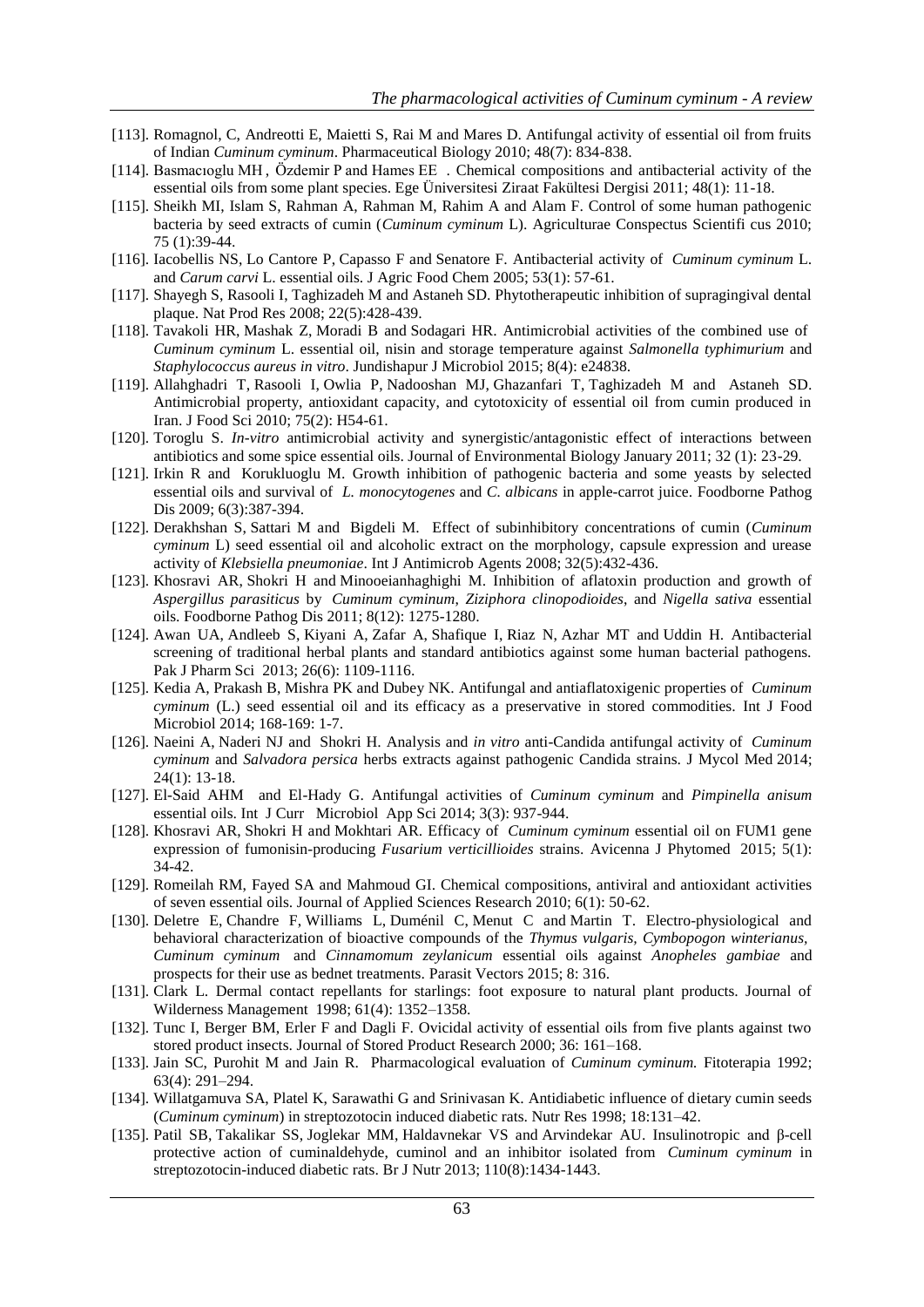- [136]. [Jagtap AG](http://www.ncbi.nlm.nih.gov/pubmed/?term=Jagtap%20AG%5BAuthor%5D&cauthor=true&cauthor_uid=20451573) and [Patil PB.](http://www.ncbi.nlm.nih.gov/pubmed/?term=Patil%20PB%5BAuthor%5D&cauthor=true&cauthor_uid=20451573) Antihyperglycemic activity and inhibition of advanced glycation end product formation by *Cuminum cyminum* in streptozotocin induced diabetic rats. [Food Chem Toxicol](http://www.ncbi.nlm.nih.gov/pubmed/20451573) 2010; 48(8- 9): 2030-2036.
- [137]. [Dhandapani S,](http://www.ncbi.nlm.nih.gov/pubmed/?term=Dhandapani%20S%5BAuthor%5D&cauthor=true&cauthor_uid=12220968) [Subramanian VR,](http://www.ncbi.nlm.nih.gov/pubmed/?term=Subramanian%20VR%5BAuthor%5D&cauthor=true&cauthor_uid=12220968) [Rajagopal S](http://www.ncbi.nlm.nih.gov/pubmed/?term=Rajagopal%20S%5BAuthor%5D&cauthor=true&cauthor_uid=12220968) and [Namasivayam N.](http://www.ncbi.nlm.nih.gov/pubmed/?term=Namasivayam%20N%5BAuthor%5D&cauthor=true&cauthor_uid=12220968) Hypolipidemic effect of *Cuminum cyminum* L. on alloxan-induced diabetic rats[. Pharmacol Res](http://www.ncbi.nlm.nih.gov/pubmed/12220968) 2002; 46(3): 251-255.
- [138]. [Gagandeep,](http://www.ncbi.nlm.nih.gov/pubmed/?term=Gagandeep%5BAuthor%5D&cauthor=true&cauthor_uid=15087270) [Dhanalakshmi S,](http://www.ncbi.nlm.nih.gov/pubmed/?term=Dhanalakshmi%20S%5BAuthor%5D&cauthor=true&cauthor_uid=15087270) [Méndiz E,](http://www.ncbi.nlm.nih.gov/pubmed/?term=M%C3%A9ndiz%20E%5BAuthor%5D&cauthor=true&cauthor_uid=15087270) [Rao AR](http://www.ncbi.nlm.nih.gov/pubmed/?term=Rao%20AR%5BAuthor%5D&cauthor=true&cauthor_uid=15087270) and [Kale RK.](http://www.ncbi.nlm.nih.gov/pubmed/?term=Kale%20RK%5BAuthor%5D&cauthor=true&cauthor_uid=15087270) Chemopreventive effects of *Cuminum cyminum* in chemically induced forestomach and uterine cervix tumors in murine model systems. [Nutr](http://www.ncbi.nlm.nih.gov/pubmed/15087270)  [Cancer](http://www.ncbi.nlm.nih.gov/pubmed/15087270) 2003; 47(2):171-180.
- [139]. Aruna, K and Sivaramakrishnan VM. Anticarcinogenic effects of some Indian plant products. Food and Chemical Toxicology 1992; 30(11): 953–956.
- [140]. [Vallverdú-Queralt A,](http://www.ncbi.nlm.nih.gov/pubmed/?term=Vallverd%C3%BA-Queralt%20A%5BAuthor%5D&cauthor=true&cauthor_uid=24518346) [Regueiro J,](http://www.ncbi.nlm.nih.gov/pubmed/?term=Regueiro%20J%5BAuthor%5D&cauthor=true&cauthor_uid=24518346) [Martínez-Huélamo M,](http://www.ncbi.nlm.nih.gov/pubmed/?term=Mart%C3%ADnez-Hu%C3%A9lamo%20M%5BAuthor%5D&cauthor=true&cauthor_uid=24518346) [Rinaldi Alvarenga JF,](http://www.ncbi.nlm.nih.gov/pubmed/?term=Rinaldi%20Alvarenga%20JF%5BAuthor%5D&cauthor=true&cauthor_uid=24518346) [Leal LN](http://www.ncbi.nlm.nih.gov/pubmed/?term=Leal%20LN%5BAuthor%5D&cauthor=true&cauthor_uid=24518346) and [Lamuela-](http://www.ncbi.nlm.nih.gov/pubmed/?term=Lamuela-Raventos%20RM%5BAuthor%5D&cauthor=true&cauthor_uid=24518346)[Raventos RM.](http://www.ncbi.nlm.nih.gov/pubmed/?term=Lamuela-Raventos%20RM%5BAuthor%5D&cauthor=true&cauthor_uid=24518346) A comprehensive study on the phenolic profile of widely used culinary herbs and spices: rosemary, thyme, oregano, cinnamon, cumin and bay. [Food Chem](http://www.ncbi.nlm.nih.gov/pubmed/24518346) 2014; 154: 299-307.
- [141]. Chen Q, Gan Z, Zhao J, Wang Y, Zhang S, Li J and Ni Y. *In vitro* comparison of antioxidant capacity of cumin (*Cuminum cyminum* L) oils and their main components. Food Science and Technology 2013; 55(2): 632-637.
- [142]. [Koppula S](http://www.ncbi.nlm.nih.gov/pubmed/?term=Koppula%20S%5BAuthor%5D&cauthor=true&cauthor_uid=21639683) and [Choi DK.](http://www.ncbi.nlm.nih.gov/pubmed/?term=Choi%20DK%5BAuthor%5D&cauthor=true&cauthor_uid=21639683) *Cuminum cyminum* extract attenuates scopolamine-induced memory loss and stress-induced urinary biochemical changes in rats: a noninvasive biochemical approach. [Pharm](http://www.ncbi.nlm.nih.gov/pubmed/21639683)  [Biol](http://www.ncbi.nlm.nih.gov/pubmed/21639683) 2011; 49(7): 702-708.
- [143]. Atrooz OM. The Effects of *Cuminum cyminum* L and *Carum carvi* L seed extracts on human erythrocyte hemolysis. International Journal of Biology 2013; 592: 57-63.
- [144]. Aruna K, Rukkumani R, Suresh Varma P and Venugopal MP. Therapeutic role of *Cuminum cyminum* on ethanol and thermally oxidized sunflower oil induced toxicity. Phytotherapy Research 2005; 19(5): 416– 421.
- [145]. Bhat SP, Rizvi W and Kumar A. Effect of *Cuminum cyminum* L seed extracts on pain and inflammation. Journal of Natural Remedies 2014; 14(2): 186-192.
- [146]. Wei J, Zhang X, Bi Y,Miao R, Zhang Z and Su H. Anti-inflammatory effects of cumin essential oil by blocking JNK, ERK, and NF- κB signaling pathways in LPS-stimulated RAW 264.7 cells. Evidence-Based Complementary and Alternative Medicine 2105,<http://dx.doi.org/10.1155/2015/474509>
- [147]. Sayyah M, Peirovi A and Kamalinejad M. Anti-nociceptive effect of the fruit essential oil of *Cuminum cyminum* Lin rat. Iranian Biomedical Journal 2002; 6 (4): 141-145.
- [148]. [Tomy MJ,](http://www.ncbi.nlm.nih.gov/pubmed/?term=Tomy%20MJ%5BAuthor%5D&cauthor=true&cauthor_uid=25080377) [Dileep KV,](http://www.ncbi.nlm.nih.gov/pubmed/?term=Dileep%20KV%5BAuthor%5D&cauthor=true&cauthor_uid=25080377) [Prasanth S,](http://www.ncbi.nlm.nih.gov/pubmed/?term=Prasanth%20S%5BAuthor%5D&cauthor=true&cauthor_uid=25080377) [Preethidan DS,](http://www.ncbi.nlm.nih.gov/pubmed/?term=Preethidan%20DS%5BAuthor%5D&cauthor=true&cauthor_uid=25080377) [Sabu A,](http://www.ncbi.nlm.nih.gov/pubmed/?term=Sabu%20A%5BAuthor%5D&cauthor=true&cauthor_uid=25080377) [Sadasivan C](http://www.ncbi.nlm.nih.gov/pubmed/?term=Sadasivan%20C%5BAuthor%5D&cauthor=true&cauthor_uid=25080377) and [Haridas M.](http://www.ncbi.nlm.nih.gov/pubmed/?term=Haridas%20M%5BAuthor%5D&cauthor=true&cauthor_uid=25080377) Cuminaldehyde as a lipoxygenase inhibitor: *in vitro* and in silico validation. [Appl Biochem Biotechnol](http://www.ncbi.nlm.nih.gov/pubmed/25080377) 2014; 174(1): 388- 397.
- [149]. [Janahmadi M,](http://www.ncbi.nlm.nih.gov/pubmed/?term=Janahmadi%20M%5BAuthor%5D&cauthor=true&cauthor_uid=16226415) [Niazi F,](http://www.ncbi.nlm.nih.gov/pubmed/?term=Niazi%20F%5BAuthor%5D&cauthor=true&cauthor_uid=16226415) [Danyali S](http://www.ncbi.nlm.nih.gov/pubmed/?term=Danyali%20S%5BAuthor%5D&cauthor=true&cauthor_uid=16226415) and [Kamalinejad M.](http://www.ncbi.nlm.nih.gov/pubmed/?term=Kamalinejad%20M%5BAuthor%5D&cauthor=true&cauthor_uid=16226415) Effects of the fruit essential oil of *Cuminum cyminum* Linn (Apiaceae) on pentylenetetrazol-induced epileptiform activity in F1 neurones of Helix aspersa. [J Ethnopharmacol](http://www.ncbi.nlm.nih.gov/pubmed/16226415) 2006; 104(1-2): 278-282.
- [150]. [-Haghparast A,](http://www.ncbi.nlm.nih.gov/pubmed/?term=Haghparast%20A%5BAuthor%5D&cauthor=true&cauthor_uid=18550281) [Shams J,](http://www.ncbi.nlm.nih.gov/pubmed/?term=Shams%20J%5BAuthor%5D&cauthor=true&cauthor_uid=18550281) [Khatibi A,](http://www.ncbi.nlm.nih.gov/pubmed/?term=Khatibi%20A%5BAuthor%5D&cauthor=true&cauthor_uid=18550281) [Alizadeh AM](http://www.ncbi.nlm.nih.gov/pubmed/?term=Alizadeh%20AM%5BAuthor%5D&cauthor=true&cauthor_uid=18550281) and [Kamalinejad M.](http://www.ncbi.nlm.nih.gov/pubmed/?term=Kamalinejad%20M%5BAuthor%5D&cauthor=true&cauthor_uid=18550281) Effects of the fruit essential oil of *Cuminum cyminum* Linn (Apiaceae) on acquisition and expression of morphine tolerance and dependence in mice. [Neurosci Lett](http://www.ncbi.nlm.nih.gov/pubmed/18550281) 2008; 440(2): 134-139.
- [151]. [Khatibi A,](http://www.ncbi.nlm.nih.gov/pubmed/?term=Khatibi%20A%5BAuthor%5D&cauthor=true&cauthor_uid=18950682) [Haghparast A,](http://www.ncbi.nlm.nih.gov/pubmed/?term=Haghparast%20A%5BAuthor%5D&cauthor=true&cauthor_uid=18950682) [Shams J,](http://www.ncbi.nlm.nih.gov/pubmed/?term=Shams%20J%5BAuthor%5D&cauthor=true&cauthor_uid=18950682) [Dianati E,](http://www.ncbi.nlm.nih.gov/pubmed/?term=Dianati%20E%5BAuthor%5D&cauthor=true&cauthor_uid=18950682) [Komaki A](http://www.ncbi.nlm.nih.gov/pubmed/?term=Komaki%20A%5BAuthor%5D&cauthor=true&cauthor_uid=18950682) and [Kamalinejad M.](http://www.ncbi.nlm.nih.gov/pubmed/?term=Kamalinejad%20M%5BAuthor%5D&cauthor=true&cauthor_uid=18950682) Effects of the fruit essential oil of *Cuminum cyminum* L on the acquisition and expression of morphine-induced conditioned place preference in mice. [Neurosci Lett](http://www.ncbi.nlm.nih.gov/pubmed/18950682) 2008; 448(1):94-98.
- [152]. [Morshedi D,](http://www.ncbi.nlm.nih.gov/pubmed/?term=Morshedi%20D%5BAuthor%5D&cauthor=true&cauthor_uid=26351865) [Aliakbari F,](http://www.ncbi.nlm.nih.gov/pubmed/?term=Aliakbari%20F%5BAuthor%5D&cauthor=true&cauthor_uid=26351865) [Tayaranian-Marvian A,](http://www.ncbi.nlm.nih.gov/pubmed/?term=Tayaranian-Marvian%20A%5BAuthor%5D&cauthor=true&cauthor_uid=26351865) [Fassihi A,](http://www.ncbi.nlm.nih.gov/pubmed/?term=Fassihi%20A%5BAuthor%5D&cauthor=true&cauthor_uid=26351865) [Pan-Montojo F](http://www.ncbi.nlm.nih.gov/pubmed/?term=Pan-Montojo%20F%5BAuthor%5D&cauthor=true&cauthor_uid=26351865) and Pérez [Sánchez H.](http://www.ncbi.nlm.nih.gov/pubmed/?term=P%C3%A9rez-S%C3%A1nchez%20H%5BAuthor%5D&cauthor=true&cauthor_uid=26351865) Cuminaldehyde as the major component of *Cuminum cyminum*, a natural aldehyde with inhibitory effect on alpha-synuclein fibrillation and cytotoxicity. [J Food Sci](http://www.ncbi.nlm.nih.gov/pubmed/26351865) 2015; 80(10): H2336-2345.
- [153]. [Srivastava KC.](http://www.ncbi.nlm.nih.gov/pubmed/?term=Srivastava%20KC%5BAuthor%5D&cauthor=true&cauthor_uid=2503839) Extracts from two frequently consumed spices-cumin (*Cuminum cyminum*) and turmeric (*Curcuma longa*)- inhibit platelet aggregation and alter eicosanoid biosynthesis in human blood platelets. [Prostaglandins Leukot Essent Fatty Acids](http://www.ncbi.nlm.nih.gov/pubmed/2503839) 1989; 37(1):57-64.
- [154]. [Kalaivani P,](http://informahealthcare.com/action/doSearch?action=runSearch&type=advanced&result=true&prevSearch=%2Bauthorsfield%3A%28Kalaivani%2C+P%29) [Saranya RB,](http://informahealthcare.com/action/doSearch?action=runSearch&type=advanced&result=true&prevSearch=%2Bauthorsfield%3A%28Kalaivani%2C+P%29) [Ramakrishnan G,](http://informahealthcare.com/action/doSearch?action=runSearch&type=advanced&result=true&prevSearch=%2Bauthorsfield%3A%28Ramakrishnan%2C+G%29) [Ranju V,](http://informahealthcare.com/action/doSearch?action=runSearch&type=advanced&result=true&prevSearch=%2Bauthorsfield%3A%28Ramakrishnan%2C+G%29) [Sathiya S,](http://informahealthcare.com/action/doSearch?action=runSearch&type=advanced&result=true&prevSearch=%2Bauthorsfield%3A%28Sathiya%2C+S%29) [Gayathri V,](http://informahealthcare.com/action/doSearch?action=runSearch&type=advanced&result=true&prevSearch=%2Bauthorsfield%3A%28Sathiya%2C+S%29) [Thiyagarajan LK,](http://informahealthcare.com/action/doSearch?action=runSearch&type=advanced&result=true&prevSearch=%2Bauthorsfield%3A%28Thiyagarajan%2C+L+K%29) Venkhatesh JR, [Babu CS and Thanikachalam](http://informahealthcare.com/action/doSearch?action=runSearch&type=advanced&result=true&prevSearch=%2Bauthorsfield%3A%28Babu%2C+C+S%29) S. *Cuminum cyminum*, a dietary spice, attenuates hypertension via endothelial nitric oxide synthase and NO pathway in renovascular hypertensive rats. [Clin Exp Hypertens](http://www.ncbi.nlm.nih.gov/pubmed/23402543) 2013; 35(7): 534-542.
- [155]. Shirke SS and Jagtap AJ. Effects of methanolic extract of *Cuminum cyminum* on total serum cholesterol in ovariectomized rats. Indian J Pharmacol 2009; 41(2): 91-93.
- [156]. [Zare R,](http://www.ncbi.nlm.nih.gov/pubmed/?term=Zare%20R%5BAuthor%5D&cauthor=true&cauthor_uid=25456022) [Heshmati F,](http://www.ncbi.nlm.nih.gov/pubmed/?term=Heshmati%20F%5BAuthor%5D&cauthor=true&cauthor_uid=25456022) [Fallahzadeh H](http://www.ncbi.nlm.nih.gov/pubmed/?term=Fallahzadeh%20H%5BAuthor%5D&cauthor=true&cauthor_uid=25456022) and [Nadjarzadeh A.](http://www.ncbi.nlm.nih.gov/pubmed/?term=Nadjarzadeh%20A%5BAuthor%5D&cauthor=true&cauthor_uid=25456022) Effect of cumin powder on body composition and lipid profile in overweight and obese women. [Complement Ther Clin Pract](http://www.ncbi.nlm.nih.gov/pubmed/25456022) 2014; 20(4): 297-301.